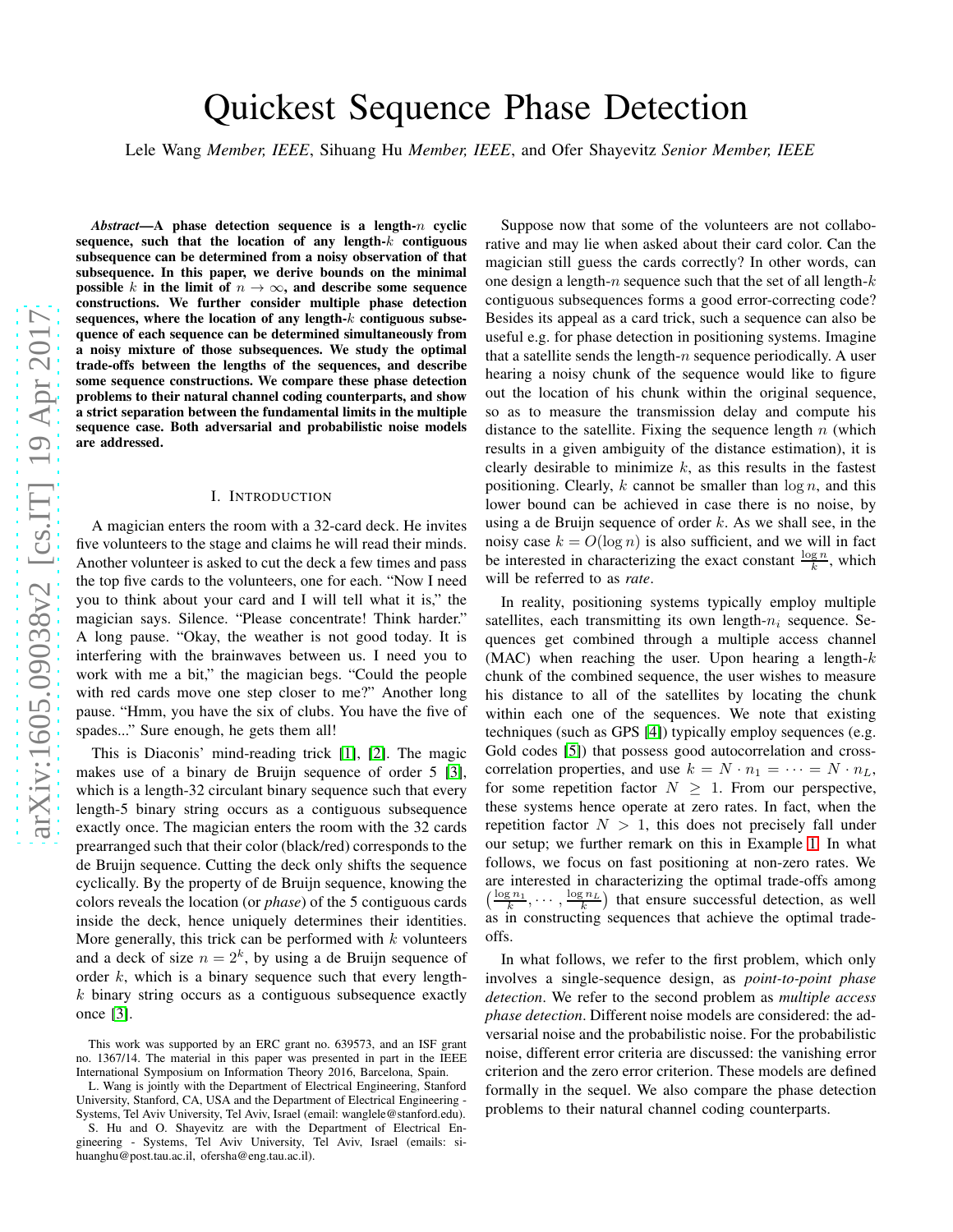## <span id="page-1-2"></span>*A. Point-to-Point Phase Detection*

In Sections [II,](#page-2-0) [III,](#page-5-0) and [IV,](#page-8-0) we consider point-to-point phase detection.

An (n, k) *point-to-point phase detection scheme* consists of

- a sequence  $x^n \triangleq (x_1, x_2, \dots, x_n) \in \mathcal{X}^n$ , and
- a detector  $\hat{m}$ :  $\mathcal{Y}^k \to [n] \cup$  e, where  $[n] \triangleq \{1, 2, ..., n\}$ and e is an error symbol.

We assume that the detector observes a noisy version  $y^k$ of the sequence  $x_m^{m+k-1}$ , and attempts to correctly identify the *phase* m. Clearly, any reliable scheme would require  $k \geq$  $\log_{|x|} n$ . Thus, it is natural to define the *efficiency* of a scheme as the excess multiplicative factor it uses over the minimal possible, i.e.,  $k/\log_{|\mathcal{X}|} n$ . However, for comparison to channel coding, it would be more convenient to work with the inverse of this quantity and take logarithms in base 2, namely work with the *rate*

$$
R \triangleq \frac{\log_2 n}{k}
$$

.

We note that any phase detection scheme induces a *codebook*[1](#page-1-0)  $C = \{x_m^{m+k-1} : m \in [n]\}\subseteq \mathcal{X}^k$  of rate R. Here and throughout indices are taken cyclically, modulo the set  $[n]$ . Also, we assume throughout that  $k \leq n$ .

We discuss three distinct models: the adversarial noise model in Section [II,](#page-2-0) the probabilistic noise with vanishing error in Section [III,](#page-5-0) and the probabilistic noise with zero error in Section [IV.](#page-8-0) For convenience, let the function  $\phi(m; x^n)$ return the length- $k$  contiguous subsequence of  $x^n$  starting at phase m, i.e.,  $\phi(m; x^n) = x_m^{m+k-1}$ . We will typically omit the dependence on the sequence  $x^n$ , and simple write  $\phi(m; x^n) = \phi(m).$ 

For the adversarial noise model, we assume that  $\mathcal{X} = \mathcal{Y} =$  $\{0,1\}$  and the observation sequence  $y^k$  is obtained from  $\phi(m)$ by flipping at most  $pk$  bits, where m is the correct phase, and p is fixed and given. We define the *minimum distance* of a scheme as the minimum Hamming distance of its induced codebook. A rate R is said to be *achievable* in this setting if, for a divergent sequence of k's, there exist  $(n, k)$  schemes with  $\frac{\log n}{k} \geq R$ , such that m can be recovered from  $y^k$  without error. Namely, we require the scheme to have a minimum distance  $d > 2pk$ . The *capacity* of adversarial phase detection  $C_{ad}(p)$ is defined as the supremum over all achievable rates<sup>[2](#page-1-1)</sup>.

Several works have addressed this noise model in the literature. The trade-off between the rate and the minimum distance of the code was studied in [\[6\]](#page-14-5), [\[7\]](#page-14-6). Kumar and Wei provided a lower bound on d in the regime of  $d \leq \sqrt{k}$  for m*-sequences*, which are generated by linear feedback shift registers [\[6\]](#page-14-5). Some explicit sequence constructions were also provided in [\[8\]](#page-14-7)–[\[12\]](#page-14-8). By a concatenation of an optimal binary channel code with the Reed–Solomon code, Berkowitz and Kopparty have recently constructed a phase detection scheme with nonzero rate and nonzero relative distance [\[12\]](#page-14-8). For generalization to two dimensional phase detection, see [\[13\]](#page-14-9)– [\[16\]](#page-14-10).

In Section [II,](#page-2-0) we focus on the tradeoff between the rate and the minimum distance in the asymptotic limit. We note that a codebook induced by any phase detection scheme can be used as a channel code in the standard binary adversarial channel model [\[17\]](#page-14-11). The capacity of the latter setup is unknown. Clearly however, any upper bound for that capacity, such as the MRRW upper bound [\[18\]](#page-14-12), also serves as an upper bound for  $C_{ad}(p)$ . The best known binary adversarial channel coding lower bound is given by Gilbert and Varshamov [\[19\]](#page-14-13), [\[20\]](#page-14-14). Applying the Lovász local lemma  $[21]$ , we show in Section [II-A](#page-3-0) that this rate is also achievable for adversarial phase detection. In Section [II-B,](#page-3-1) we characterize the family of *linear* phase detection schemes and study their performance.

For the probabilistic noise model with vanishing error criterion, we assume that the phase is uniformly distributed, i.e.,  $M \sim$  Unif[n]. We further assume that the noisy observation  $y^k$  is obtained from  $\phi(m)$  via a discrete memoryless channel  $p(y|x)$ . The probability of error is defined as

$$
P_e^{(k)} = \mathsf{P}\{M \neq \hat{m}(Y^k)\}.
$$

A rate R is said to be *achievable* if, for a divergent sequence of k's, there exist  $(n, k)$  schemes with  $\frac{\log n}{k} \geq R$ and  $\lim_{k\to\infty} P_e^{(k)} = 0$ . The *vanishing error capacity* of probabilistic phase detection  $C_{ve}$  is defined as the supremum over all achievable rates.

As before, the codebook induced by any phase detection scheme is also a channel code. Thus, the Shannon capacity of the channel  $p(y|x)$  is an upper bound for  $C_{ve}$ . In Sec-tion [III-A,](#page-5-1) we show that in fact  $C_{ve}$  equals the Shannon capacity. Moreover, we present in Section [III-B](#page-6-1) a concatenated construction with  $O(k \log k)$  complexity that achieves the capacity of probabilistic phase detection. As a consequence, this construction also establishes the equivalence between channel coding and phase detection for this noise model.

For the probabilistic noise model with zero error criterion, we again assume that the noisy observation  $y^k$  is obtained from  $\phi(m)$  via a discrete memoryless channel  $p(y|x)$ . A rate R is said to be *achievable* if, for a divergent sequence of  $k$ 's, there exist  $(n, k)$  schemes with  $\frac{\log n}{k} \ge R$  such that the phase m can be recovered with *zero error* for any  $m \in [n]$ . Similar to Shannon's zero error channel coding [\[22\]](#page-14-16), achievable rates can be equivalently defined on the *confusion graph*  $G = (\mathcal{X}, E)$ associated with the channel  $p(y|x)$ . Here the vertex set is X and two distinct vertices are connected  $(u, v) \in E$  if they may result in the same output, i.e., there exists a  $y \in \mathcal{Y}$  such that  $p_{Y|X}(y|u) > 0$  and  $p_{Y|X}(y|v) > 0$ . Let  $G^k = (\mathcal{X}^k, E_k)$  be the k-fold *strong product* of G, where two distinct vertices are connected  $(u^k, v^k) \in E_k$  if for all  $i \in [k]$ , either  $u_i = v_i$  or  $(u_i, v_i) \in E$ . Then, a rate R is achievable if and only if, for a divergent sequence of k's, there exist  $(n, k)$  schemes with  $\frac{\log n}{k} \ge R$  such that  $(\phi(m), \phi(m')) \notin E_k$  for any two distinct phases  $m, m' \in [n]$ , or in other words, the induced codebook forms an independent set of  $G<sup>k</sup>$ . The *zero error capacity*  $C_{\text{ze}}(G)$  is defined as the supremum over all achievable rates.

<span id="page-1-0"></span><sup>&</sup>lt;sup>1</sup>The codebook is treated as a multiset, namely there might be repetitions in its elements.

<span id="page-1-1"></span><sup>&</sup>lt;sup>2</sup>Here we define capacity asymptotically. Note that similarly to adversarial channel coding, it is not guaranteed short sequences with rate above the capacity do not exist.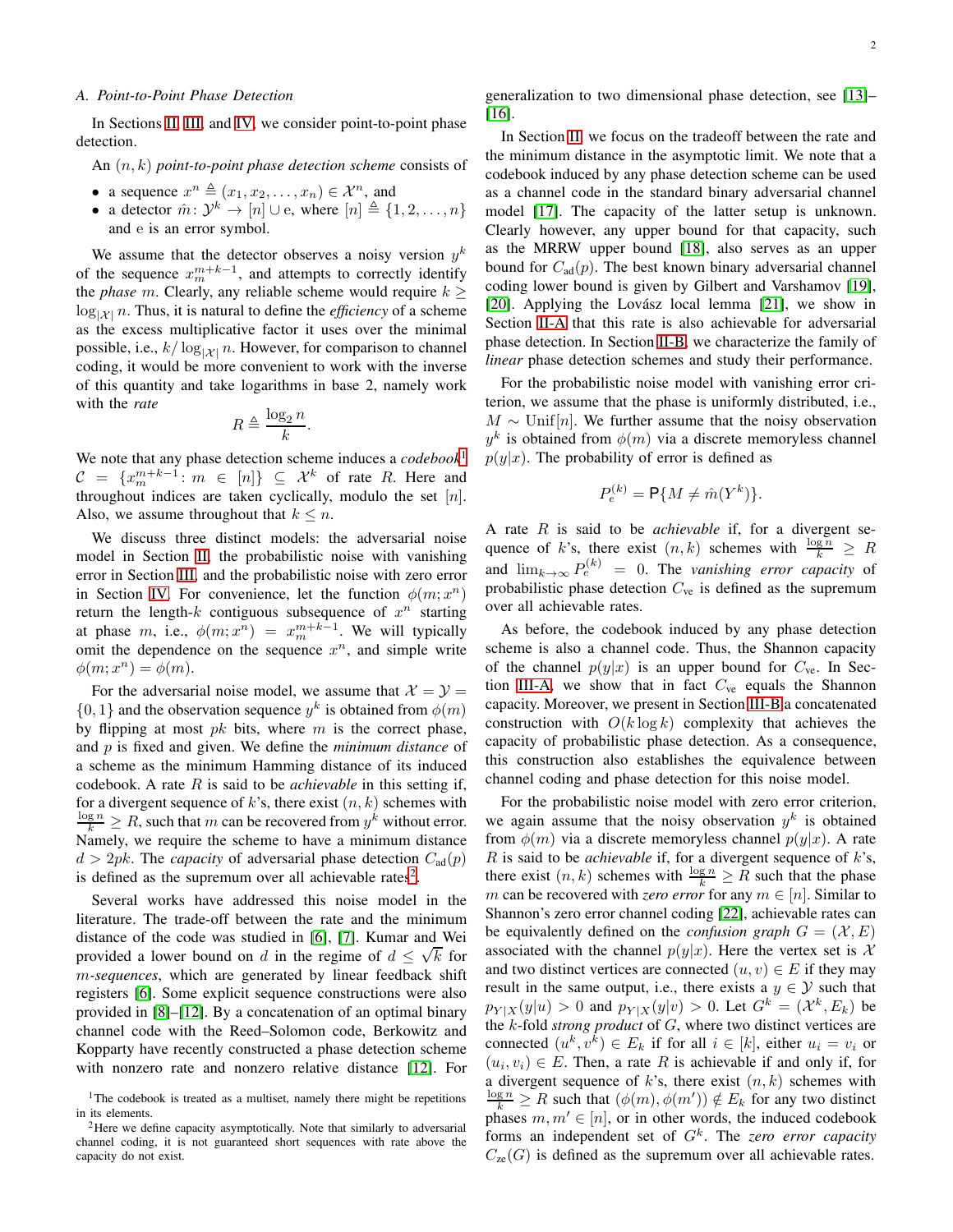We note the distinction between phase detection and channel coding under the zero error criterion. For zero error channel coding (in contrast to vanishing error and adversarial channel coding) if a rate R is achievable at some length  $k$ , it is also achievable for all multiples of  $k$  (by concatenation) and thus for a divergent sequence of  $k$ 's. However, this argument cannot be applied to the phase detection setting, since concatenating the codewords of two induced codebooks may not necessarily result in a new codebook that can be chained up into a single sequence. Nevertheless, and despite the fact that the zero error channel capacity is generally unknown, we show in Section [IV](#page-8-0) that the zero error capacity for phase detection coincides with its channel coding counterpart.

### *B. Multiple Access Phase Detection*

In Sections [V](#page-9-0) and [VI,](#page-12-0) we consider multiple access phase detection. We only discuss the two-user case for simplicity. But all the results extend to more users.

An  $(n_1, n_2, k)$  *multiple access phase detection scheme* consists of

- two sequences  $x_1^{n_1} = (x_{11}, x_{12}, \dots, x_{1,n_1}) \in \mathcal{X}_1^n$  and  $x_2^{n_2} = (x_{21}, x_{22}, \dots, x_{2,n_2}) \in \mathcal{X}_2^n$ , and
- a detector that declares two phase estimates  $\hat{m}_1 : \mathcal{Y}^k \to$  $[n_1] \cup \{e\}$  and  $\hat{m}_2 \colon \mathcal{Y}^k \to [n_2] \cup \{e\}.$

We assume that the detector observes  $y^k$ , which is the output of a discrete memoryless multiple access channel  $(\mathcal{X}_1 \times \mathcal{X}_2, p(y|x_1, x_2), \mathcal{Y})$  with the two inputs  $\phi_1(m_1)$  $\phi_1(m_1; x_1^{n_1}) \equiv (x_{1,m_1}, x_{1,m_1+1}, \ldots, x_{1,m_1+k-1})$  and  $\phi_2(m_2) = \phi_2(m_2; x_2^{n_2}) \triangleq (x_{2,m_2}, x_{2,m_2+1}, \ldots, x_{2,m_2+k-1}),$ and attempts to correctly identify the *phases*  $(m_1, m_2)$ . Similar to the point-to-point case, we define the *rates* of the two sequences as

$$
R_1 \triangleq \frac{\log_2 n_1}{k}
$$
 and  $R_2 \triangleq \frac{\log_2 n_2}{k}$ .

We note that every multiple access phase detection scheme induces two (multiset) *codebooks*

<span id="page-2-2"></span>
$$
C_1 = \{ \phi_1(m_1) \colon m_1 \in [n_1] \} \subseteq \mathcal{X}_1^k \tag{1}
$$

and

<span id="page-2-3"></span>
$$
C_2 = \{ \phi_2(m_2) \colon m_2 \in [n_2] \} \subseteq \mathcal{X}_2^k \tag{2}
$$

of rates  $R_1$  and  $R_2$  respectively.

We discuss two different error criteria: the vanishing error criterion in Section [V](#page-9-0) and the zero error criterion in Section [VI.](#page-12-0)

Under the vanishing error criterion, we assume that the phase pair  $(M_1, M_2)$  is uniformly distributed over  $[n_1] \times [n_2]$ . The probability of error is defined as

$$
P_e^{(k)} = \mathsf{P}\{(M_1, M_2) \neq (\hat{m}_1(Y^k), \hat{m}_2(Y^k))\}.
$$

A rate pair  $(R_1, R_2)$  is said to be *achievable* if, for a divergent sequence of k's, there exist  $(n_1, n_2, k)$  schemes with  $\frac{\log n_1}{k} \ge$  $R_1, \frac{\log n_2}{k} \ge R_2$ , and  $\lim_{k \to \infty} P_e^{(k)} = 0$ . The *vanishing error capacity region*  $\mathcal{C}_{ve}$  is defined as the closure of the set of achievable rate pairs.

In Section [V-A,](#page-9-1) we establish the vanishing error capacity region of multiple access phase detection. This region turns out to be *strictly* included, in general, in the capacity region of its channel coding counterpart. This is in contrast to all models in the point-to-point case, in which phase detection either achieves the same best known rate or shares the same capacity as its channel coding counterpart. Due to the lack of synchronization between sequences, a phase detection scheme achieves at best the usual MAC capacity region without the time-sharing random variable. In Section [V-B,](#page-11-0) we provide a low-complexity  $(O(k \log k))$  sequence construction that achieves any rate pair in the capacity region.

Under the zero error criterion, a rate pair  $(R_1, R_2)$  is said to be *achievable* if, for a divergent sequence of k's, there exist  $(n_1, n_2, k)$  schemes with  $\frac{\log n_1}{k} \geq R_1$  and  $\frac{\log n_2}{k} \geq R_2$  such that  $(m_1, m_2)$  can be recovered from  $y^k$  with *zero error* for any pair  $(m_1, m_2) \in [n_1] \times [n_2]$ . The *zero error capacity region*  $\mathcal{C}_{\text{ze}}$  is defined as the closure of the set of achievable rate pairs. We note that the problem of zero error phase detection in MACs is generally very difficult, as it is at least as hard as the zero error MAC coding problem, which in turn is open even in the simplest cases, e.g., the binary adder channel [\[23\]](#page-14-17)–[\[28\]](#page-15-0). Nevertheless, in Section [VI-A,](#page-12-1) we demonstrate the distinction between the phase detection and the channel coding problems, by showing a separation between their capacity regions.

In Sections [VI-B](#page-13-0) and [VI-C,](#page-13-1) we restrict our attention to a simple channel model, the modulo-2 addition channel with  $X_1 = X_2 = Y = \{0, 1\}$  and  $Y = X_1 \oplus X_2$ . For this channel, a rate pair  $(R_1, R_2)$  is achievable if every element in the sumset

<span id="page-2-4"></span>
$$
\mathcal{C}_{sum} \triangleq \{ \phi_1(m_1) \oplus \phi_2(m_2) \colon m_1 \in [n_1], m_2 \in [n_2] \} \tag{3}
$$

can be uniquely expressed as an element in the induced codebook  $C_1$  plus an element in the induced codebook  $C_2$ . Note that  $C_{sum}$  is defined as a regular set with distinct elements (rather than a multiset). Hence, any  $C_1$  and  $C_2$  induced by a valid scheme must also have distinct elements.

Clearly, the zero-error channel coding capacity region  $\{(R_1, R_2): R_1 + R_2 \leq 1\}$  is an outer bound for that of phase detection. In Section [VI-B,](#page-13-0) we establish the achievability of this region by a random construction that exploits properties of linear codes, in a way that resembles Wyner's linear Slepian– Wolf codes [\[29\]](#page-15-1). We further provide in Section [VI-C](#page-13-1) an explicit sequence construction that achieves this region, by exploiting properties from finite field theory. As an consequence, the induced code from our phase detection sequences can be used for channel coding and achieve any rate pair in the zeroerror capacity region, *without using time sharing*<sup>[3](#page-2-1)</sup>.

## II. POINT-TO-POINT: ADVERSARIAL NOISE

<span id="page-2-0"></span>In this section we discuss the adversarial noise model. We first examine whether the adversarial phase detection schemes achieve the best known rate for adversarial channel coding, namely the Gilbert–Varshamov (GV) bound [\[19\]](#page-14-13), [\[20\]](#page-14-14).

<span id="page-2-1"></span><sup>&</sup>lt;sup>3</sup>For other channel codes that achieve this region without using time sharing, see for example [\[30\]](#page-15-2), [\[31\]](#page-15-3). For a channel code that achieves the rate pair (1/2, 1/2) with the *same* codebook, see [\[23\]](#page-14-17), [\[32\]](#page-15-4) for a construction utilizing the parity check matrix of a BCH code.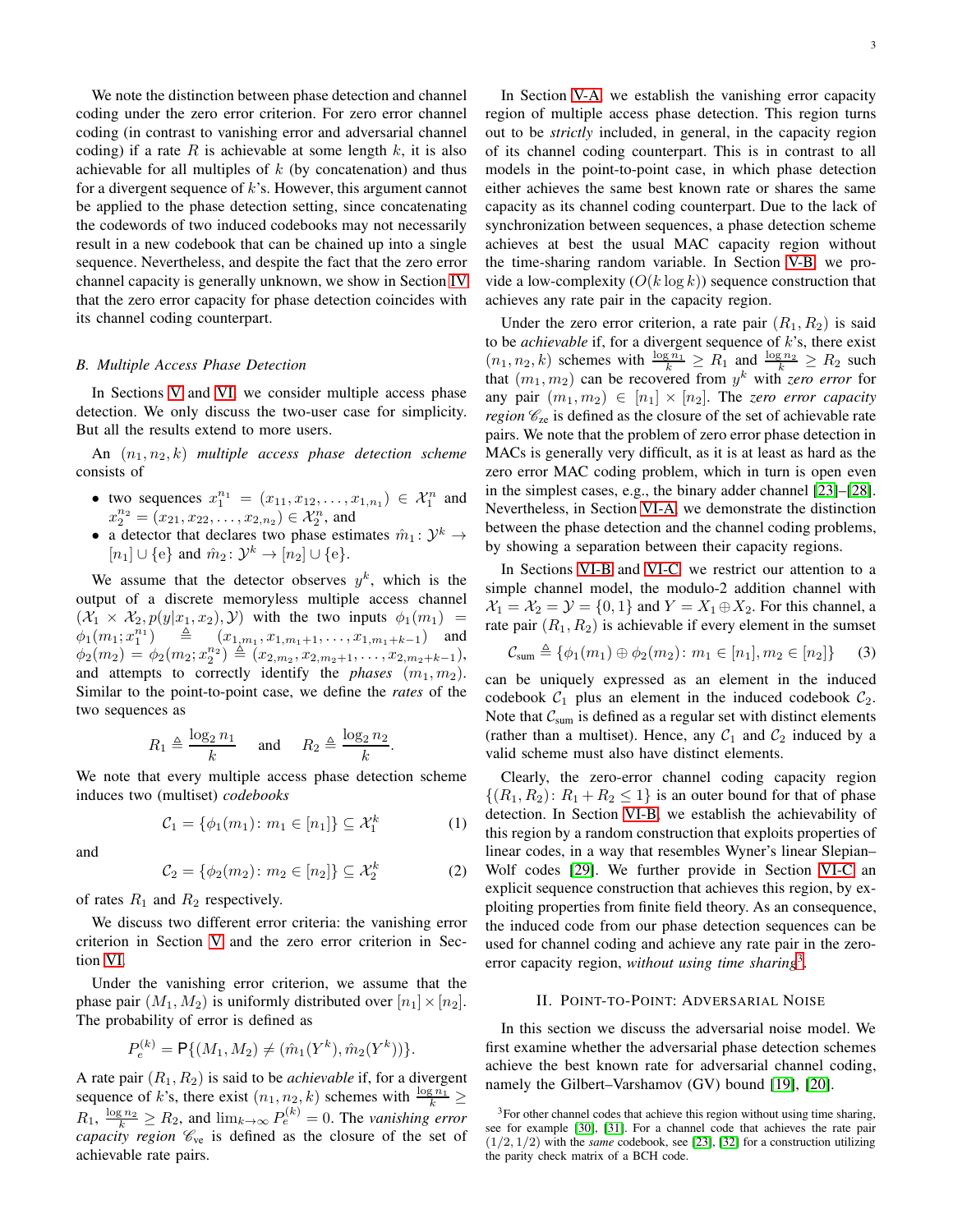<span id="page-3-2"></span><span id="page-3-0"></span>Theorem 1. *An* (n, k) *point-to-point phase detection scheme with minimum distance* d *exists if*

<span id="page-3-4"></span>
$$
n \le \frac{2^k}{16k \sum_{i=0}^d {k \choose i}}.\tag{4}
$$

<span id="page-3-5"></span>Corollary 1. *The capacity for adversarial phase detection is lower bounded by*

$$
C_{ad}(p) \geq 1 - h(2p),
$$

*where*  $h(\cdot)$  *is the binary entropy function.* 

We show the existence of a good sequence using the probabilistic method. We note that while several different proofs of the GV bound exist [\[19\]](#page-14-13), [\[20\]](#page-14-14), [\[33\]](#page-15-5), none of them seem to directly extend to our setting. This is simply due to the fact that there is a dependence between the codewords in the induced codebook. To alleviate this technical difficulty, we need the following well-known lemma.

<span id="page-3-3"></span>**Lemma 1** (Lovász Local Lemma [\[21\]](#page-14-15)). Let  $A_1, \ldots, A_N$  be *a set of "bad" events with*  $P(A_j) \le q < 1$ , where each event A<sup>j</sup> *is mutually independent of all but at most* L *of the other events. If*  $4qL \leq 1$ *, then* 

$$
\mathbf{P}\left\{\cap_{j=1}^{N}A_j^c\right\}>0.
$$

*Proof of Theorem [1:](#page-3-2)* We generate the phase detection sequence  $X^n$  i.i.d.∼ Bern(1/2) and apply minimum distance detection. Let  $\{A_i\}$  be the collection of events where the Hamming distance between a pair of codewords  $wt(\phi(m_1) \oplus$  $\phi(m_2)$   $\leq$  d where  $m_1$   $<$   $m_2$ . We have

$$
\mathsf{P}(A_j) \stackrel{(a)}{=} \mathsf{P}\{\text{wt}(Z^k) \le d, Z^k \text{ i.i.d.} \sim \text{Bern}(1/2)\}
$$

$$
= \sum_{i=0}^d {k \choose i} \frac{1}{2^k},
$$

where (a) follows since for any two distinct phases  $m_1 \neq m_2$ , the sum of the two codewords  $\phi(m_1) \oplus \phi(m_2)$  is i.i.d.∼  $\text{Bern}(1/2)$  even if they are overlapping subsequences of  $X^n$ . Now each  $A_i$  is mutually independent of all other events, except for a set of at most 4kn events. This is because the random variable  $\phi(m_1) \oplus \phi(m_2)$  is mutually independent of all  $X_i$ 's with  $i \in [n] \setminus \{m_1 - k + 1, m_1 - k + 2, \ldots, m_1 + \}$  $k-1$ }  $\{m_2 - k + 1, m_2 - k + 2, \ldots, m_2 + k - 1\}$ , which excludes at most  $4kn$  events. Applying Lemma [1,](#page-3-3) the phase detection sequence  $X<sup>n</sup>$  has minimum distance greater than d with positive probability

 $\frac{\frac{1}{2}n(n-1)}{j=1}A_j^c$  > 0

if

<span id="page-3-6"></span>
$$
16kn\sum_{i=0}^{d} \binom{k}{i} \frac{1}{2^k} \le 1,
$$
\n<sup>(5)</sup>

or equivalently the condition in [\(4\)](#page-3-4). This completes the proof of Theorem [1.](#page-3-2)

P n ∩

$$
\sum_{i=0}^{2pk} \binom{k}{i} \le 2^{kh(2p)}
$$

and plugging  $R = \frac{\log n}{k}$  in [\(5\)](#page-3-6), we have

$$
R \le 1 - h(2p) - \frac{\log(16k)}{k}.
$$

Letting  $k \to \infty$ , it follows that a rate R is achievable if  $R <$  $1 - h(2p)$ .

Remark 1. In the standard channel coding setup, a random codebook attains the GV bound with high probability. In contrast, the probability of randomly drawing a good scheme for our setup is exponentially small. This is most obvious in the noiseless case  $(p = 0)$ , where it is well known that the fraction occupied by de Bruijn sequences among all sequences vanishes exponentially fast [\[3\]](#page-14-2).

## <span id="page-3-1"></span>*B. Linear Phase Detection Schemes*

Theorem [1](#page-3-2) and Corollary [1](#page-3-5) showed the existence of a good adversarial phase detection scheme. Now, we discuss explicit constructions of such schemes. First, we ask whether phase detection schemes are "equivalent" to error-correcting codes in a certain sense. Clearly, any adversarial phase detection scheme induces a codebook that can be used as an errorcorrecting code for the corresponding adversarial channel coding problem. The converse direction seems more challenging. Given an error-correcting code, is it possible to "chain up" all or a sizable fraction of its codewords to create a sequence, and use the decoding rule as the detector? If so, what structure should such a code possess? In the following, we answer these questions for the class of *linear* error-correcting codes.

First, we note that in order to induce any error-correcting code with minimum distance  $d > 1$ , the phase detection sequence  $x^n$  should not contain  $0^k$  as a contiguous subsequence, for otherwise a shift by one from that position would create a codeword that is at distance 1 from  $0^k$ . Following that, an (*n*, *k*) phase detection scheme is said to be *linear* if  $C \cup \{0^k\}$ , namely its induced codebook together with the zero codeword, forms a linear code. Let  $r$  be the dimension of this linear code. Then, the length of the linear phase detection sequence is  $n = 2^r - 1$ .

<span id="page-3-7"></span>**Theorem 2.** *A phase detection scheme with*  $n = 2<sup>r</sup> - 1$ *is linear if and only if it is generated by a linear feedback shift register (LFSR) with a primitive characteristic polynomial*  $a(z) = \sum_{i=0}^{r-1} a_i z^i + z^r$  over  $GF(2)$ , i.e.,

<span id="page-3-8"></span>
$$
x_{r+j} = \sum_{i=0}^{r-1} a_i x_{i+j}, \quad j \in [n].
$$
 (6)

<span id="page-3-9"></span>Corollary 2. *The non-zero codewords of a linear code of dimension* r *can be chained up to a sequence of length* 2 <sup>r</sup>−<sup>1</sup> *if*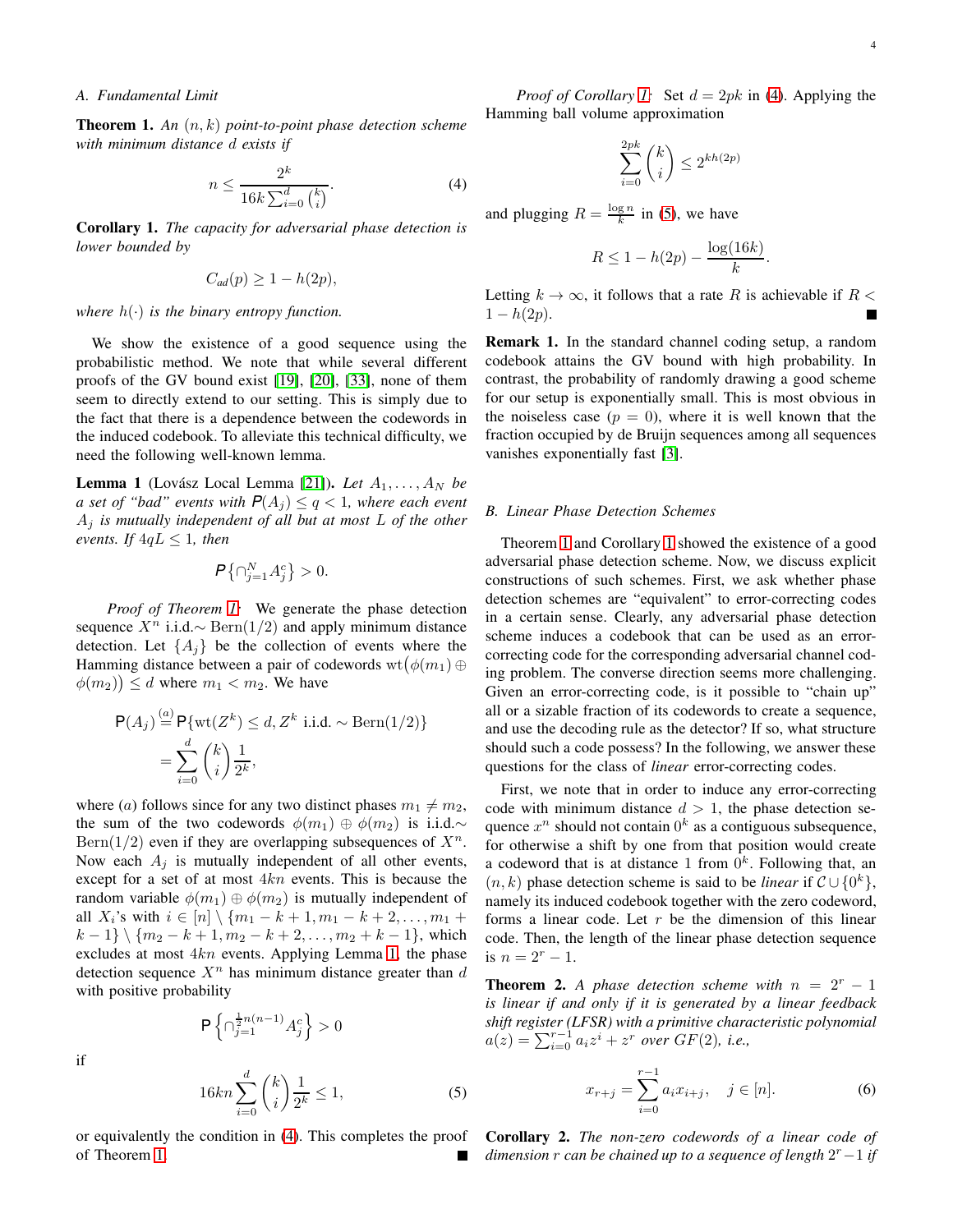*and only if any* r *contiguous columns of the generator matrix*  $G_{r \times k} = [\mathbf{g}_1, \mathbf{g}_2, \dots, \mathbf{g}_k]$  are linearly independent, and

<span id="page-4-1"></span>
$$
\mathbf{g}_{r+j} = \sum_{i=0}^{r-1} a_i \mathbf{g}_{i+j}, \quad j \in [k-r], \tag{7}
$$

*where* ai*'s are the coefficients of a primitive polynomial*  $a(z) = \sum_{i=0}^{r-1} a_i z^i + z^r$  over  $GF(2)$ .

*Proof of Theorem [2:](#page-3-7)* To prove sufficiency, suppose that  $x^n$  is generated by an LFSR with a primitive characteristic polynomial in [\(6\)](#page-3-8) and a nonzero initial state vector  $(x_1, x_2, \ldots, x_r)$ . Then, every length-r string except  $0^r$  occurs exactly once in  $x^n$  (see [\[34,](#page-15-6) Theorem 8.33]). It follows that for any distinct codewords  $\phi(m_1) = c^k$  and  $\phi(m_2) = d^k$ , there exists  $\phi(m_3) = e^k$  such that  $c_j + d_j = e_j$  for  $j \in [r]$ . For  $r < j \leq k$ ,  $c_j + d_j = e_j$  follows since the sequence is generated by an LFSR of degree r.

For necessity, let  $x^n$  be a sequence associated with a linear phase detection scheme. We show that the first  $r$  columns  $\mathbf{g}_1, \ldots, \mathbf{g}_r$  of the generator matrix  $G_{r \times k} = [\mathbf{g}_1, \mathbf{g}_2, \ldots, \mathbf{g}_k]$ must be linearly independent. Assuming that contrary, there exist  $f_1, \ldots, f_r \in \{0, 1\}$  not all zero such that

<span id="page-4-0"></span>
$$
\sum_{i=1}^{r} f_i \mathbf{g}_i = \mathbf{0}.\tag{8}
$$

Let  $[x_1, \ldots, x_k] = [u_1, \ldots, u_r]G_{r \times k}$ . Multiplying both sides of [\(8\)](#page-4-0) by  $[u_1, \ldots, u_r]$ , we have  $\sum_{i=1}^r f_i x_i = 0$ . Applying this to every codeword in  $C$ , and recalling that the codewords are all contiguous subsequences of  $x^n$ , we have

$$
\sum_{i=1}^{r} f_i x_{i+j} = 0, \quad j \in [n].
$$

Let  $i_0 = \max\{i \in [r] : f_i = 1\}$ . If  $i_0 = 1$ , then  $x^n$  has to be  $0^n$ , in contradiction. For  $i_0 > 1$ , we have

$$
x_{j+i_0} = \sum_{i=1}^{i_0-1} f_i x_{i+j}, \quad j \in [n],
$$

which implies  $x^n$  is generated by an LFSR of degree  $i_0 - 1 <$ r. But this contradicts the fact that  $x^n$  is of length  $2^r - 1$  and all codewords  $\phi(m), m \in [n]$ , are distinct.

Now, since the first r columns of  $G_{r \times k}$  are linearly independent, there exist  $a_0, \ldots, a_{r-1}$  such that

$$
\mathbf{g}_{r+1} = \sum_{i=0}^{r-1} a_i \mathbf{g}_{i+1}.
$$

From this it follows that [\(6\)](#page-3-8) holds and  $x^n$  is generated by an LFSR. Finally, an LFSR sequence is of maximum length if and only if the characteristic polynomial is primitive.

*Proof of Corollary [2:](#page-3-9)* The sufficiency follows since for a linear code, the relation [\(7\)](#page-4-1) implies [\(6\)](#page-3-8). The necessity follows the same way as the necessity in Theorem [2.](#page-3-7)

Remark 2. As an application of Theorem [2,](#page-3-7) we can design a card trick for adversarial crowds. Picking the primitive polynomial  $a(z) = z^5 + z^4 + z^2 + z + 1$  and  $k = 9$ , we get a sequence of length  $n = 31$  and minimum distance  $d = 3$ . Ordering cards according to this sequence, the magician can now correct one lie out of 9 contiguous color reads.

Remark 3. When the characteristic polynomial of the LFSR is irreducible but not primitive, the sequence it generates has length t, which equals the order of the characteristic polynomial. Depending on the initial state  $x^r$ , the LFSR generates one out of  $s = \frac{2^r - 1}{t}$  disjoint sequences  $x^t(1), \ldots, x^t(s)$ . The length-k contiguous subsequences of each sequence  $\mathcal{C}^{(i)}$  =  ${x_m^{m+k-1}(i) : m \in [t]}$  together with the zero codeword form a linear code  $\cup_{i=1}^{s} C^{(i)} \cup \{0^k\}$ . Conversely for a linear code, if the first  $r$  columns of its generator matrix are linearly independent and [\(7\)](#page-4-1) holds with  $a_i$ 's being the coefficients of an irreducible but not primitive polynomial of order  $t$ , then its nonzero codewords can be partitioned into s equal size subsets, each of which can be chained up to a phase detection sequence.

We now provide two results on the performance of linear phase detection schemes. In Theorem [3,](#page-4-2) we cite a known result from [\[34,](#page-15-6) Theorem 8.85] on asymptotic relative distance, which improves upon [\[6,](#page-14-5) Theorem 1]. Then, inspired by a linear programing bound for LDPC codes [\[35\]](#page-15-7), we provide in Theorem [4](#page-5-2) an upper bound on the sequence length of a linear phase detection scheme of a given minimum distance, using the linear programing method originated by Delsarte [\[36\]](#page-15-8).

<span id="page-4-2"></span>Theorem 3 (Theorem 8.85 [\[34\]](#page-15-6)). *For every* (n, k) *linear phase detection scheme, for every*  $m \in [n]$ ,

$$
\left|\text{wt}(x_m^{m+k-1}) - \frac{k}{2}\right| \leq \sqrt{n}\left(\frac{\log n}{\pi} + 1\right).
$$

*In particular, for*  $(n, k)$  *such that*  $\lim_{k \to \infty} \frac{\sqrt{n} \log n}{k} = 0$ *, the relative distance of the induced code converges to*

<span id="page-4-3"></span>
$$
\lim_{k \to \infty} \frac{d}{k} = \frac{1}{2}.
$$
\n(9)

Remark 4. We note a similar result in [\[6,](#page-14-5) Theorem 1], which claims [\(9\)](#page-4-3) for every  $0 < \mu \leq 1$  and  $k = \mu n$ . Theorem [3](#page-4-2) improves upon [\[6\]](#page-14-5) by allowing  $k$  to be sublinear in  $n$ .

For the next result, we need the following definitions. For  $t \in [k]$  and  $z \in \mathbb{R}$ , let

$$
K_t(z) = \sum_{j=0}^t (-1)^j \binom{z}{j} \binom{l-z}{t-j}
$$

be the Krawtchouk polynomial  $[37, Ch. 5. § 2] [38]$  $[37, Ch. 5. § 2] [38]$ , where the binomial coefficient for  $z \in \mathbb{R}$  is defined as  $\binom{z}{i}$  $\frac{z(z-1)(z-2)\cdots(z-i+1)}{i!}$ . For large k, the exponent of  $K_t(z)$  can be approximated as [\[35,](#page-15-7) Equation (40)]

<span id="page-4-4"></span>
$$
\frac{1}{k}\log K_{\lfloor pk \rfloor}(\lfloor \lambda k \rfloor) = h(p) + \text{Int}(p, \lambda) + o(1),
$$

where

Int(p, 
$$
\lambda
$$
)  
=  $\int_0^{\lambda} \log \left( \frac{1 - 2p + \sqrt{(1 - 2p)^2 - 4(1 - y)y}}{2(1 - y)} \right) dy$ . (10)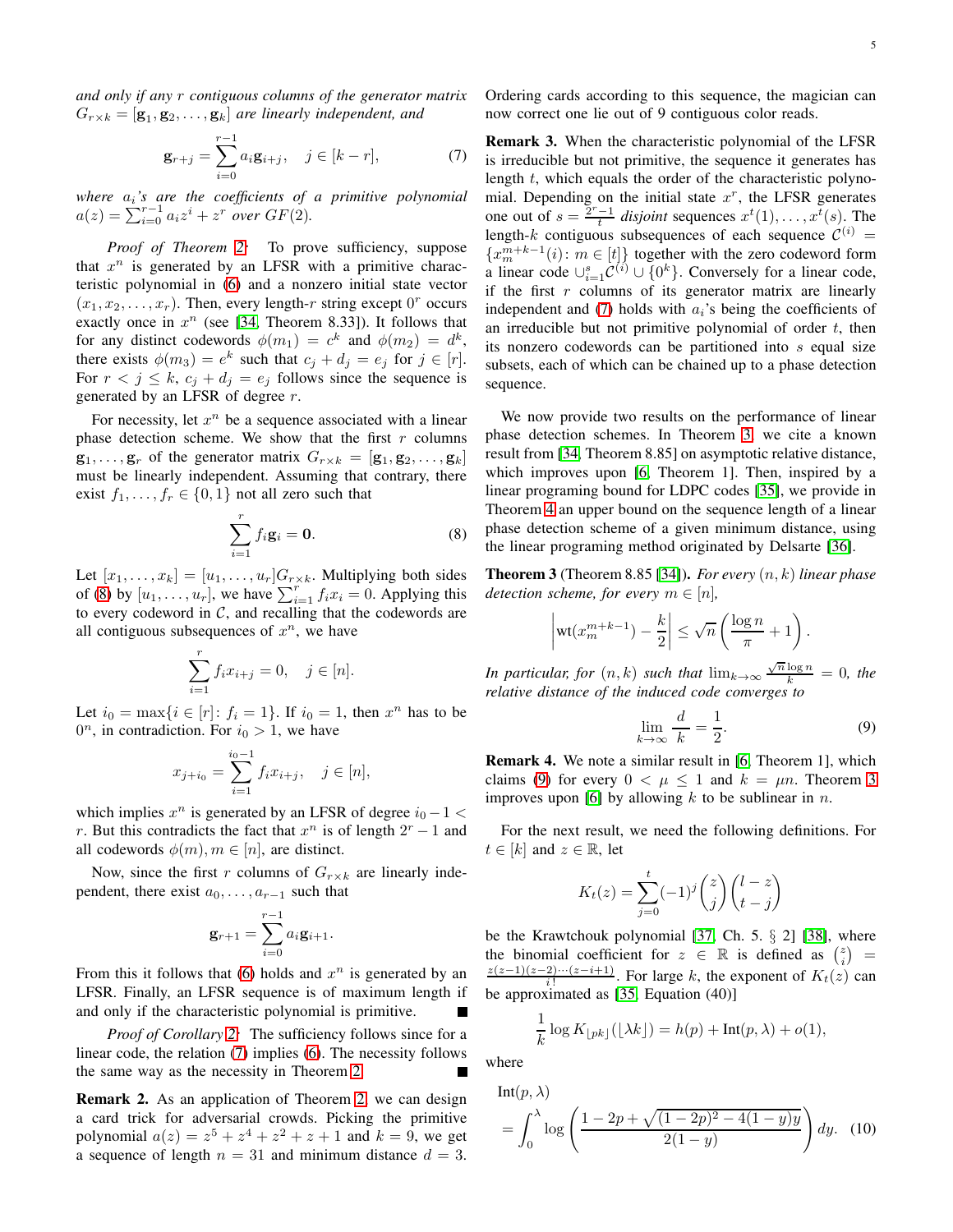<span id="page-5-2"></span>Theorem 4. *Every* (n, k) *linear phase detection scheme with length*  $n = 2^r - 1$  *and minimum distance*  $d = 2t + 1$  *must satisfy*

$$
2^r \cdot \frac{K_t^2 (ic) \binom{(k-r)/c^2}{i} c^{2i}}{\binom{k}{t}} \leq 2^k
$$

*for every*  $i \in [k]$  *such that*  $ic^2 \leq k - r$ *. Here c is the number* of nonzero coefficients of the characteristic polynomial  $a(z) = z$  $\sum_{j=0}^{r} a_j z^j$ .

Remark 5. Compared to Delsarte's linear programing bound for channel codes [\[36\]](#page-15-8), the bound in Theorem [4](#page-5-2) can sometimes be better. For example, when  $r = 20, t = 5$ , and  $c = 3$ , the linear programing bound yields  $k \geq 41$  $k \geq 41$  $k \geq 41$ , while Theorem 4 requires  $k \geq 42$ . We note, however, that with further optimization for these specific parameters, the best known channel coding upper bound is  $k \geq 43$  [\[39\]](#page-15-11).

Remark 6. For low-complexity LFSR implementation, it may be desirable to choose a characteristic polynomial with low coefficient weight. According to a conjecture in finite field theory [\[40\]](#page-15-12), [\[41\]](#page-15-13), there are infinitely many primitive polynomials with coefficient weight  $c = 3$ . For this class of primitive polynomials, Theorem [4](#page-5-2) implies that when the adversarial channel can flip at most a fraction  $p$  of the inputs, the rate of the linear phase detection scheme must satisfy

$$
\max_{0 \le \mu \le \frac{1-R}{9}} \left\{ 2\mu \log 3 + h\left(\frac{9\mu}{1-R}\right) \frac{(1-R)}{9} + 2\operatorname{Int}(p, 3\mu) \right\} \le 1 - h(p) - R,
$$
\n(11)

where Int( $p$ ,  $3\mu$ ) is given in [\(10\)](#page-4-4). This bound can sometimes be better than the second MRRW bound [\[18\]](#page-14-12), which is the best known asymptotic upper bound for binary channel codes. For example, when  $p = 0.05$ , the second MRRW bound requires  $R \le 0.6927$ . However,  $p = 0.05$  and  $R = 0.6927$  violate condition [\(11\)](#page-5-3) when  $\mu = 0.03073$ .

*Proof of Theorem [4:](#page-5-2)* Following the same line of reasoning as in Section II-C  $(29)$ – $(36)$  and  $(48)$ – $(49)$  of  $[35]$ , we have for every  $\alpha \in [k]$ ,

<span id="page-5-5"></span>
$$
2^r \cdot \frac{K_t^2(\alpha)B_\alpha}{\binom{k}{t}} \le 2^k,\tag{12}
$$

where  $B_{\alpha}$  is the number of codewords of weight  $\alpha$  in the dual code of the linear code induced by the phase detection scheme. Now we show that when the coefficient weight of the characteristic polynomial is c, for every  $i \in [k]$  such that  $ic^2 \leq k - r$ , we can lower bound

<span id="page-5-4"></span>
$$
B_{ic} \ge \binom{(k-r)/c^2}{i} c^{2i}.\tag{13}
$$

To that end, note that our  $(k - r) \times k$  parity check matrix, which is also the generator matrix of the dual code, can be written in the following form

$$
\begin{bmatrix} 1 & a_1 & \cdots & a_{r-1} & 1 & 0 & 0 & \cdots & 0 \\ 0 & 1 & a_1 & \cdots & a_{r-1} & 1 & 0 & \cdots & 0 \\ \vdots & \vdots & \vdots & \vdots & \vdots & \vdots & \vdots & \vdots & \vdots \\ 0 & 0 & \cdots & 0 & 1 & a_1 & \cdots & a_{r-1} & 1 \end{bmatrix}
$$

A weight ic codeword of the dual code could come from the sum of i rows of H whose nonzero elements (the 1's) are in disjoint columns. We lower bound the number of such codewords. First, we select an arbitrary row from the  $(k - r)$ rows. Since each row of  $H$  has weight  $c$ , the locations of the 1's in the chosen row overlap that of at most  $c<sup>2</sup>$  rows (including itself). Then a second row is chosen from the  $(k - r - c^2)$ remaining non-overlapping rows. We continue in this manner until we obtain  $i$  rows (we will not exhaust all rows provided that  $ic^2 \leq k - r$ ). Hence, the number of choices is lower bounded by

$$
\frac{1}{i!}(k-r)(k-r-c^2)\cdots(k-r-(i-1)c^2) \n= {\binom{(k-r)/c^2}{i}}c^{2i},
$$

<span id="page-5-0"></span>which establishes [\(13\)](#page-5-4). Plugging (13) into [\(12\)](#page-5-5) with  $\alpha = ic$ completes the proof.

# III. POINT-TO-POINT: PROBABILISTIC NOISE, VANISHING ERROR

In this section we discuss the probabilistic noise model with a vanishing error criterion. We first show that the capacity in this case coincides with the Shannon capacity of the observation channel. We then proceed to describe a lowcomplexity coding construction, based on a concatenation of a channel code and a de Bruijn sequence, that approaches this fundamental limit.

# <span id="page-5-3"></span><span id="page-5-1"></span>*A. Fundamental Limit*

<span id="page-5-6"></span>Theorem 5. *The vanishing error capacity for probabilistic phase detection over a channel*  $p(y|x)$  *is* 

$$
C_{ve} = \max_{p(x)} I(X;Y).
$$

Before we proceed to the proof, we need a technical lemma. We denote the typical set of length- $k$  vectors corresponding to  $(X, Y)$  by

$$
\mathcal{T}_{\epsilon}^{(k)}(X, Y)
$$
  
 := 
$$
\left\{ (x^k, y^k) : \left| \frac{\#\{i : (x_i, y_i) = (x, y)\}}{n} - p(x, y) \right| \right\}
$$
  

$$
\leq \epsilon p(x, y) \text{ for all } x \in \mathcal{X}, y \in \mathcal{Y} \right\}.
$$

<span id="page-5-9"></span>**Lemma 2** (Lemma 24.2 [\[42\]](#page-15-14)). *Let*  $(X, Y) \sim p(x, y) ≠$  $p(x)p(y)$  and  $(X^n, Y^n) \sim \prod_{i=1}^n p_{X,Y}(x_i, y_i)$ . If  $\epsilon > 0$  is *sufficiently small, then there exists*  $\gamma(\epsilon) > 0$  *that depends only on* p(x, y) *such that*

<span id="page-5-7"></span>
$$
\mathcal{P}\{(X_m^{m+k-1}, Y^k) \in \mathcal{T}_{\epsilon}^{(k)}(X, Y)\} \le 2^{-k\gamma(\epsilon)} \tag{14}
$$

*for every* m > 1*. Moreover, for non-overlapping sequences, i.e., for*  $k + 1 \le m \le n - k + 1$ ,

<span id="page-5-8"></span>
$$
P\{(X_m^{m+k-1}, Y^k) \in \mathcal{T}_{\epsilon}^{(k)}(X, Y)\} \le 2^{-k(I(X;Y) - \delta(\epsilon))},\tag{15}
$$

*where*  $\delta(\epsilon)$  *tends to zero as*  $\epsilon \to 0$ *.*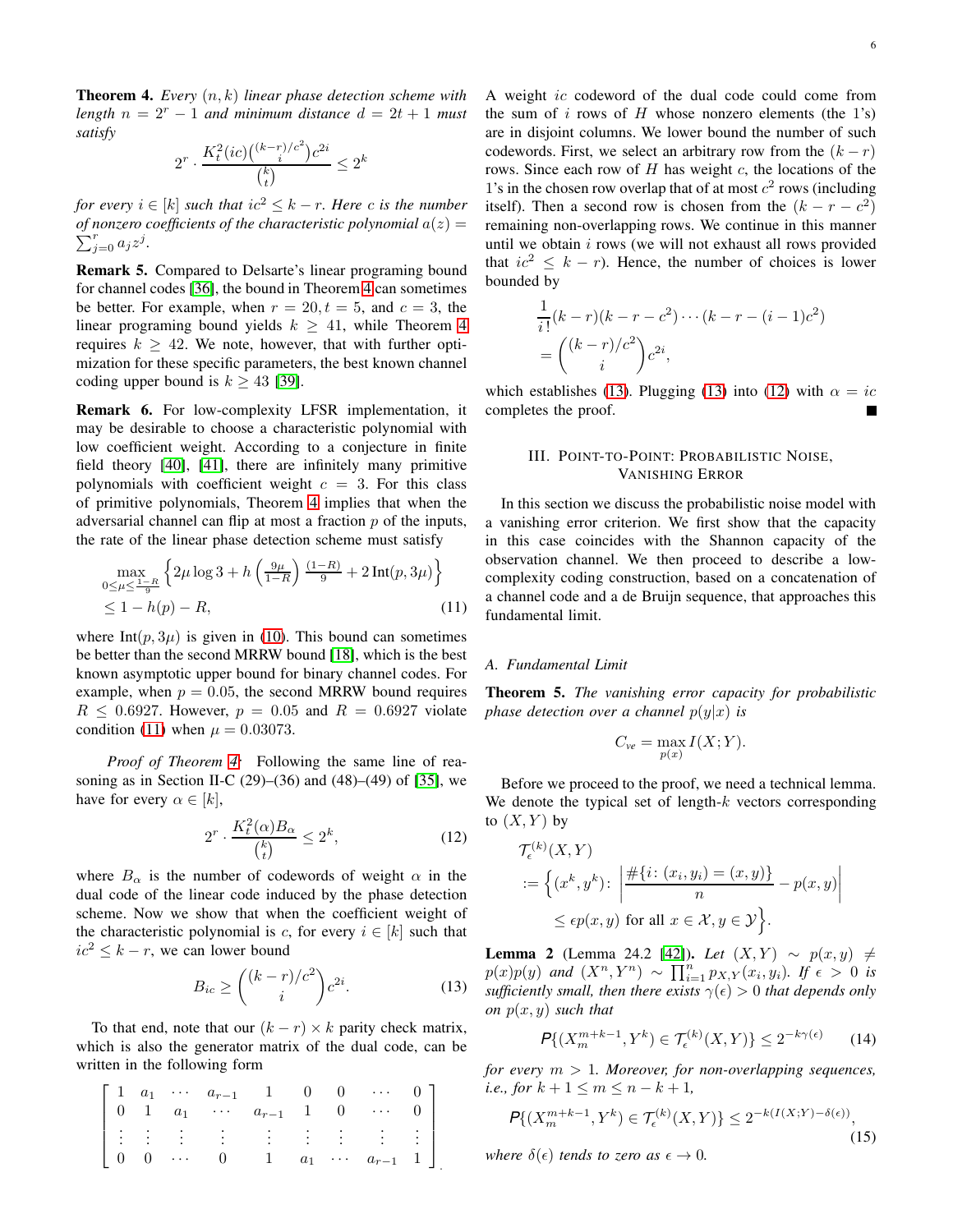*Proof of Theorem [5:](#page-5-6)* Clearly, any phase detection sequence is also a channel code. Thus, the above rate cannot be exceeded. We proceed to prove the achievability. Recall  $\phi(m) = x_m^{m+k-1}.$ 

*Phase detection sequence generation.* We generate the sequence  $X^n$  i.i.d.∼  $p(x)$ .

*Detection*. Upon receiving  $y^k$ , the detector declares  $\hat{m}$  is the phase estimate if it is the unique phase such that  $(\phi(\hat{m}), y^k) \in$  $\mathcal{T}_{\epsilon}^{(k)}(X,Y)$ ; otherwise—if there is none or more than one—it declares an error.

*Analysis of the probability of error.* Without loss of generality, we assume the phase  $M = 1$ . The detector makes an error only if one or more of the following events occurs:

$$
\mathcal{E}_1 = \{ (\phi(1), Y^k) \notin \mathcal{T}_{\epsilon}^{(k)}(X, Y) \},
$$
  

$$
\mathcal{E}_2 = \{ (\phi(m), Y^k) \in \mathcal{T}_{\epsilon}^{(k)}(X, Y) \text{ for some } m \neq 1 \}.
$$

By the law of large numbers,  $P(\mathcal{E}_1)$  tends to zero as  $k \to \infty$ . For the second term, we have

$$
\label{eq:posterior} \begin{split} &\mathsf{P}(\mathcal{E}_2)\\ &\leq \left(\sum_{m=2}^k + \sum_{m=n-k+2}^n \right) \mathsf{P}\{(\phi(m),Y^k)\in \mathcal{T}_{\epsilon}^{(k)}(X,Y)\}\\ &\quad + \sum_{m=k+1}^{n-k+1} \mathsf{P}\{(\phi(m),Y^k)\in \mathcal{T}_{\epsilon}^{(k)}(X,Y)\}\\ &\overset{(a)}{=} 2(k-1)2^{-k\gamma(\epsilon)} + (2^{kR}-2k+1)2^{-k(I(X;Y)-\delta(\epsilon))}, \end{split}
$$

which tends to zero as  $k \to \infty$  if  $R < I(X;Y) - \delta(\epsilon)$ . Here the first and the second terms in  $(a)$  follow from  $(14)$  and  $(15)$ respectively. Letting  $\epsilon \to 0$  completes the proof.

<span id="page-6-0"></span>Example 1. Consider the case of GPS signaling. For GPS, the binary (BPSK) symbol duration is about  $1\mu$ sec, and the length of the underlying Gold code sequence is  $n = 1023$ . Consider a typical observation time of 1 second, which corresponds to a repetition factor  $N \approx 1000$  and  $k \approx 1e6$  binary observations. A correlator receiver can thus increase the SNR by about 60dB by coherently integrating over this sequence (assuming symbol timing has been recovered). Due to the good autocorrelation structure of the Gold code, an SNR of 30dB is typically sufficient in order to distinguish the correct phase (out of the 1023 possibilities, and typically also over several Doppler hypotheses), with a small enough error probability. Namely, one can operate at an SNR of −30dB, and provide positioning with uncertainty of  $1023 \mu$ sec; multiplied by the speed of light, this yields a positioning modulo  $\approx 30,000$  km, which is sufficient as it is of the same order of the distance to the satellites.

Let us now show that one can significantly improve sensitivity using a more general phase detection sequence. Using the same observation period of 1 second, let us assume a much lower SNR of −44dB. Using the Gaussian capacity formula and Theorem [5,](#page-5-6) we have that

$$
\frac{\log n}{k} \approx \frac{1}{2} \log_2(1 + SNR)
$$

can be asymptotically achieved. Using our  $k = 1e6$  and solving for n, we get that the largest n that can be supported is  $n \approx$ 4e8. Since this large *n* is also (much) larger than  $k$ , we can in principle design a phase detection sequence with roughly these parameters that attains a low error probability. This will reliably find our distance to the satellite with an uncertainty of about 120 billion km, a huge overkill, but saves 14dB in the SNR relative to the competing GPS solution operating with the same observation time. To make the comparison more precise, one should look more carefully at many important details such as the exact error probability performance, the effect of multiple Doppler hypotheses, complexity of detection, and accounting for multiple satellites. Most of these issues are beyond the scope of this paper. In the next subsection and in Secion [VI](#page-12-0) we discuss the issues of complexity and multiple sequences.

#### <span id="page-6-1"></span>*B. A Low-Complexity Construction*

Now we present a sequence construction with lowcomplexity detection that achieves the capacity asymptotically. The construction consists of three main ingredients:

- 1) a de Bruijn sequence with an efficient decoding algorithm [\[43\]](#page-15-15),
- 2) a capacity achieving low-complexity code, e.g. a polar code [\[44\]](#page-15-16), that protects the de Bruijn sequence against noise, and
- 3) an i.i.d. synchronization sequence, which is known at the detector *a priori*, that allows the detector to find the block boundary.

The details are as follows.

*Phase detection sequence design.* We design a de Bruijn sequence  $u^{2^r}$  of order r according the method in [\[43\]](#page-15-15). To encode it to a phase detection sequence  $x^n$ , we let  $r = sl$ , where s and l are integers. The de Bruijn sequence is chopped up into length- $s$  chunks, each of which is encoded into a length- $t$ codeword using a channel code of rate  $R_{ch} = s/t$ . Then, a synchronization sequence  $b^{3\tau}$  is generated i.i.d. $\sim p(x)$ , where the parameter  $\tau$  is a linear function of t, i.e.,  $\tau = c_1 t + c_2$ for some constants  $c_1 > 0$  and  $c_2$ . Below we use  $\tau = t$ , but  $\tau \neq t$  will prove useful later in Section [V-B.](#page-11-0) This sequence  $b^{3\tau}$  is inserted every *l* blocks. The middle chunk of the synchronization sequence  $b_{\tau+1}^{2\tau}$  is given to the detector. The chunks  $b^{\tau}$  and  $b_{2\tau+1}^{3\tau}$  play the role of "guarding bits" between codewords and the middle chunk  $b_{\tau+1}^{2\tau}$ . Their purpose is to simplify the analysis of the error probability event associated with the synchronization detection (later denoted  $\mathcal{E}_1$ ), as will become clear in the sequel. This is illustrated in Figure [1.](#page-7-0)

*Detection.* We choose the length of the detection window to be

<span id="page-6-2"></span>
$$
k = lt + 3\tau + \max\{t, \tau\}.
$$
 (16)

The extra  $\max\{t, \tau\}$  symbols are the margin to ensure there are *l* complete channel code blocks and a complete synchronization sequence in the received sequence. Upon receiving  $y^k$ , the detector first finds an  $\hat{w}_1 \in \{0\} \cup [k - \tau]$  such that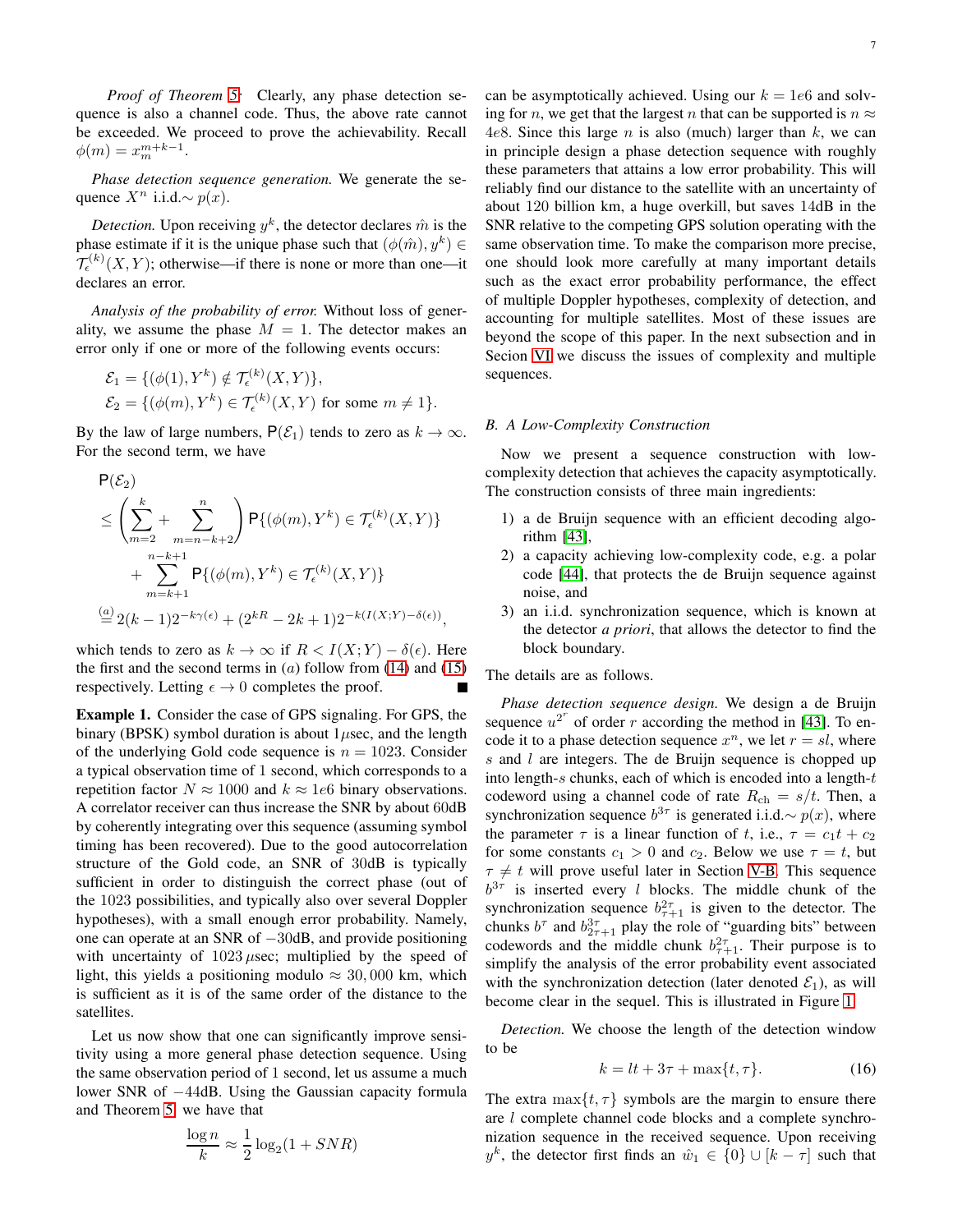

<span id="page-7-0"></span>Fig. 1. Construction for probabilistic phase detection.

 $(b_{\tau+1}^{2\tau}, y_{\hat{w}_1+1}^{\hat{w}_1+\tau}) \in \mathcal{T}_{\epsilon}^{(\tau)}(X, Y)$ . If there are more than one, it chooses the smallest index. It declares an error if there is none. This determines the block boundary of the channel code blocks, i.e., a complete block starts from index  $(\hat{w}_1 - \tau)$  $\mod t + 1$  in  $y^k$ . By design, there are at least l complete channel code blocks in  $y^k$  (the dashed-line parts in  $y^k$  of Figure [1\)](#page-7-0). The detector then applies the channel decoder to recover *l* blocks of messages. This corresponds to  $ls = r$ contiguous bits in the de Bruijn sequence (the dashed-line parts in the  $u$  sequence of Figure [1\)](#page-7-0), which uniquely determines the location of these bits  $u_{s\hat{w}_2+1}^{s\hat{w}_2+r}$  via the de Bruijn decoder of [\[43\]](#page-15-15). The phase estimate is then declared as

$$
\hat{m} = \hat{w}_2 t + \left\lceil \frac{\hat{w}_2}{l} \right\rceil 3\tau + 1 - (\hat{w}_1 - \tau \mod t).
$$

*Analysis of the probability of error.* For clarity of notation, we set  $\tau = t$  in the following analysis. Similar analysis can be done for other linear functions of  $t$ . Let  $W_1$  be the actual index of the noisy version of  $B_{\tau}$  in  $Y^{k}$ . The detector makes an error only if at least one of the following events occurs:

$$
\mathcal{E}_1 = \{W_1 \neq \hat{W}_1\},
$$
  

$$
\mathcal{E}_2 = \{\text{an error in channel decoding}\}.
$$

Given  $\mathcal{E}_1^c \cap \mathcal{E}_2^c$ , the de Bruijn decoder can figure out the phase of the decoded  $r$  bits with zero error. Since we are using a good channel code, we have  $P(\mathcal{E}_2 \cap \mathcal{E}_1^c) \to 0$  as  $t \to \infty$ . To bound  $P(\mathcal{E}_1)$ , assume for convenience and without loss of generality that  $W_1 = t - 1$ . We have

$$
\mathsf{P}(\mathcal{E}_1) = \mathsf{P}\{(B_{t+1}^{2t}, Y_{w_1+1}^{w_1+t}) \in \mathcal{T}_{\epsilon}^{(t)} \text{ for some } w_1 \neq t-1\}
$$
\n
$$
\leq \sum_{w_1=0}^{t-2} \mathsf{P}\{(B_{t+1}^{2t}, Y_{w_1+1}^{w_1+t}) \in \mathcal{T}_{\epsilon}^{(t)}\}
$$
\n
$$
+ \sum_{w_1=t}^{2t-2} \mathsf{P}\{(B_{t+1}^{2t}, Y_{w_1+1}^{w_1+t}) \in \mathcal{T}_{\epsilon}^{(t)}\}
$$
\n
$$
+ \sum_{w_1=2t-1}^{k-t} \mathsf{P}\{(B_{t+1}^{2t}, Y_{w_1+1}^{w_1+t}) \in \mathcal{T}_{\epsilon}^{(t)}\}
$$
\n(a)\n
$$
\leq (t-1)2^{-t\gamma(\epsilon)} + (t-1)2^{-t\gamma(\epsilon)}
$$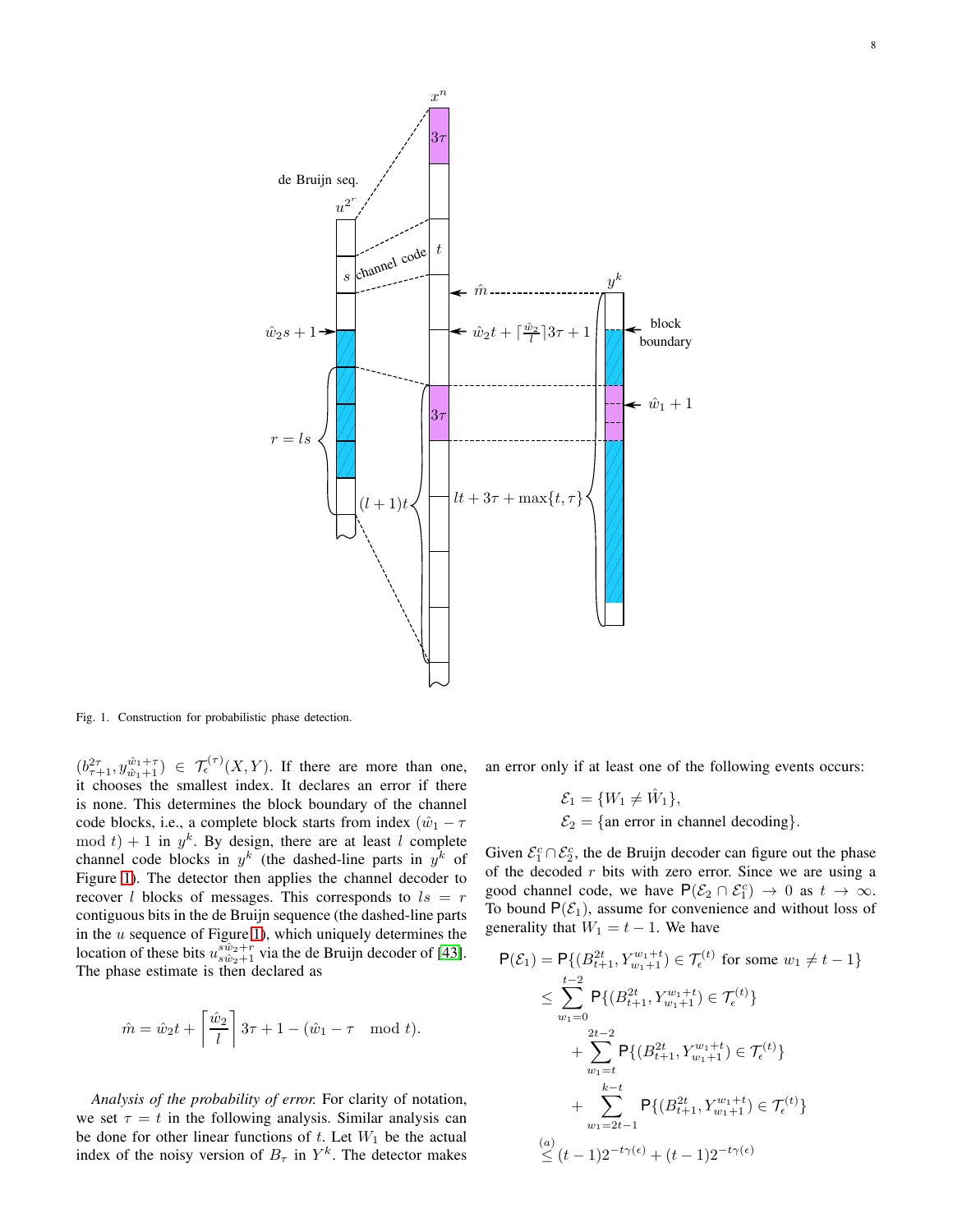$$
+ ((l+1)t+2)2^{-t(I(X;Y)-\delta(\epsilon))},
$$

which, for fixed l, tends to zero as  $t \to \infty$ . Here, the first term in (*a*) follows from Lemma [2](#page-5-9) and the fact that  $B_{t+1}^{2t}$  and its preceding guarding block  $B^t$  are i.i.d.∼  $p(x)$ . The second term follows since  $B_{t+1}^{2t}$  and its succeeding guarding block  $B_{2t+1}^{3t}$  are i.i.d.∼  $p(x)$ . The third term follows by virtue of the packing lemma [\[42,](#page-15-14) Lemma 3.1], since any length- $t$  chunk from two channel code blocks is independent of  $B_{t+1}^{2t}$ . Note the role of the "guarding bits" here is to make sure  $Y_{w_1+1}^{w_1+t}$ never overlaps with both  $B_{t+1}^{2t}$  and a codeword, as we cannot generally assume too much about the statistics of a specific codeword. Therefore, the probability of error averaged over all possible realizations of  $B^{3t}$  tends to zero as  $t \to \infty$ . It follows that a good deterministic sequence  $b^{3t}$  exists (in fact, most choices are good).

*Rate.* By design, the rate of the sequence is

$$
R = \frac{\log n}{k}
$$
  
= 
$$
\frac{\log \left[2^r \frac{lt + 3\tau}{ls}\right]}{lt + 3\tau + \max\{t, \tau\}}
$$
  
= 
$$
\frac{\log \left[2^r \frac{(l+3)t}{ls}\right]}{(l+4)t}
$$
  
= 
$$
R_{\text{code}}\left(1 - \frac{4}{l+4}\right)
$$
  
+ 
$$
\frac{R_{\text{code}}}{s(l+4)} \log \left[\frac{1}{R_{\text{code}}}\left(1 + \frac{3}{l}\right)\right],
$$
 (17)

which, for fixed  $R_{\text{code}}$  and l, tends to  $R_{\text{code}}\left(1-\frac{4}{l+4}\right)$  as  $s \to \infty$ . Choosing a large l and a capacity achieving code for the underlying channel  $p(y|x)$  ensures the rate of the phase detection sequence can be as close to  $C_{\text{prob}}$  as desired. Note that in step (a), we set  $\tau = t$ . But one can verify that the rate approaches capacity  $C_{\rm prob}$  for other choices of  $\tau$ .

*Complexity.* Finding the block boundary is  $O(k)$  complexity. Recalling that  $r$  is linear in  $k$  and using the method of [\[43\]](#page-15-15), decoding the de Bruijn sequence is  $O(k \log k)$  complexity. There exist capacity achieving channel codes with  $O(k \log k)$ decoding complexity, e.g., polar codes [\[44\]](#page-15-16). Therefore, the overall detection complexity is  $O(k \log k)$ .

<span id="page-8-2"></span>Remark 7. For future reference, we refer to the above construction an (R*ch*, l, t, τ) *point-to-point phase detection sequence*. Once these four parameters are given,  $s = tR_{ch}$ ,  $r =$ ls, and both k and R can be expressed as in [\(16\)](#page-6-2) and [\(17\)](#page-8-1). As shown above, an  $(R_{ch}, l, t, \tau)$  point-to-point phase detection sequence has detection complexity  $O(k \log k)$ . Moreover, for  $\tau = c_1 t + c_2$  with some constants  $c_1 > 0$  and  $c_2$ , the achievable rate of the sequence satisfies

$$
\lim_{l\to\infty}\lim_{t\to\infty}R(R_{\rm ch},l,t,\tau)=R_{\rm ch}.
$$

This construction will also prove useful in Section [V-B.](#page-11-0)

Remark 8. It appears plausible that the synchronization sequence could be discarded, and that the codeword boundary could be determined as part of the detection process. This

coding scheme, in a sense, shows the equivalence between error-correcting codes and phase detection schemes for the probabilistic setting.

Remark 9. Our analysis for the point-to-point phase detection problem in the probabilistic noise model assumed a uniformly distributed phase, which in channel coding terms corresponds to an average error probability criterion. In channel coding, the capacity under a more stringent maximal error probability criterion remains the same; this is easily shown by throwing away the worse half of a good average error probability codebook. In the sequence phase detection problem however, it is not immediately clear whether the capacity remains the same, as throwing bad codewords can significantly shorten the sequence. However, using our specific construction above and using a maximal error capacity achieving channel code (which may increase the detection complexity), we can show that the resulting phase detection sequence is capacity achieving under maximal error probability criterion.

# <span id="page-8-0"></span>IV. POINT-TO-POINT: PROBABILISTIC NOISE, ZERO ERROR

<span id="page-8-1"></span>In this section, we consider zero error phase detection. Let  $\alpha(G)$  denote the *independence number* of a graph G, i.e., the cardinality of a maximum independent set of  $G$ . Then, the *Shannon capacity of a graph* G can be defined as [\[22\]](#page-14-16)

$$
C(G) \triangleq \sup_{k} \frac{\log \alpha(G^{k})}{k} = \lim_{k \to \infty} \frac{\log \alpha(G^{k})}{k},
$$

where  $G^k$  is the k-fold strong product of G (see definition in Section [I-A\)](#page-1-2). It is well known that  $C(G)$  is the zero error capacity of any channel  $p(y|x)$  with confusion graph G. An explicit expression for  $C(G)$  is unknown. Nevertheless, the following theorem shows that  $C(G)$  is also the fundamental limit in the zero error phase detection setting.

Theorem 6. *The zero error capacity for phase detection in a channel with confusion graph* G *coincides with the Shannon capacity of this graph, i.e.,*

$$
C_{ze}(G) = C(G).
$$

*Proof:* Again, the induced codebook of every phase detection scheme is also a good channel code for the same confusion graph, and thus  $C_{\text{ze}}(G) \leq C(G)$ . For the other direction, we show that every channel code of rate  $R$  can be used to construct a phase detection scheme with the same rate in the asymptotic limit.

To this end, we first note that the rate  $log \alpha(G)$  can be readily achieved. This can be done by employing a one-shot zero error channel code of the same rate (which exists by definition), and using it to construct a de Bruijn sequence of alphabet size  $\alpha(G)$  and order k (cf. the existence of de Buijn sequences of any alphabet size and any order [\[45\]](#page-15-17)). When  $C(G) > \log \alpha(G)$ , which means that the graph capacity can be achieved only by block coding over the product graph, then concatenating a length- $k$  zero error channel code according to a de Bruijn sequence of alphabet size  $\alpha(G^k)$  (a naive extension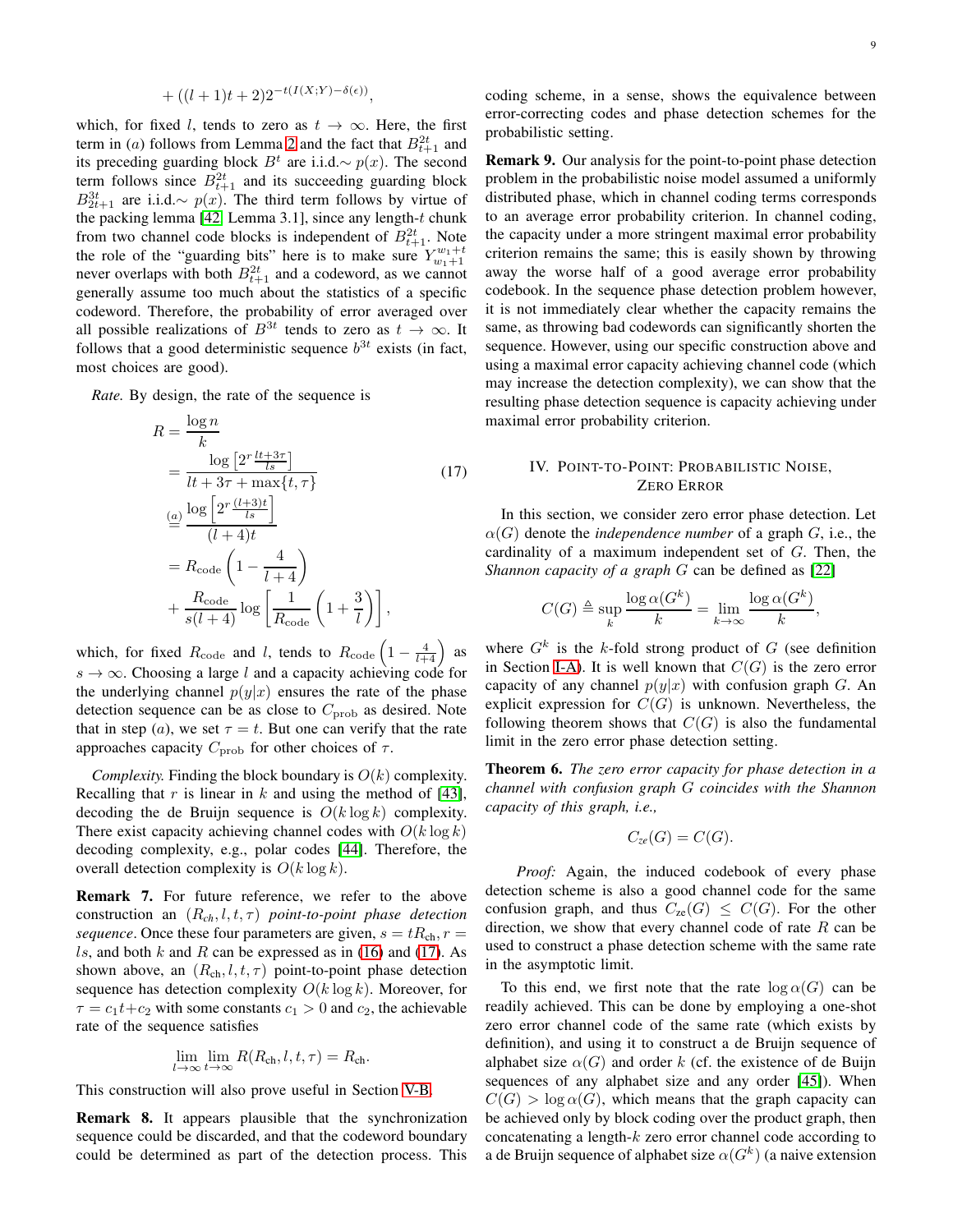10

of the one-shot approach above) does not immediately work (see also Remark [10\)](#page-9-2). This is because the phase detector may not always know where a complete codeword starts or ends, which may result in detection errors. In what follows, we design a novel zero error synchronization sequence that enables the detector to determine the block boundary without error, and with vanishing loss in rate.

*Augmented codebook and synchronization sequence.* For any G with  $C(G) > 0$ , there exist two distinct vertices  $\beta, \gamma \in \mathcal{X}$  such that  $(\beta, \gamma) \notin E$ . Let  $\mathcal{C}^{(t)}$  be a zero error channel code of length t and rate  $R_{ch} = \frac{1}{t} \log |\mathcal{C}^{(t)}|$ . We create an augmented codebook by sandwiching each codeword between two guarding  $\gamma$ 's, i.e.,

$$
\tilde{\mathcal{C}}^{(t+2)} = \{(\gamma, c^t, \gamma) \colon c^t \in \mathcal{C}^{(t)}\}.
$$

The sequence

$$
\beta^{t+2} = (\underbrace{\beta, \dots, \beta}_{t+2})
$$

will be used as the synchronization sequence.

*Phase detection sequence design.* We take a de Bruijn sequence with alphabet size  $|C^{(t)}|$  and order r. We associate each symbol in the de Bruijn alphabet with a different codeword in the augmented codebook  $\tilde{C}^{(t+2)}$  (note that  $|\tilde{C}^{(t+2)}| = |C^{(t)}|$ by design). Then, similar to the concatenated structure in Figure [1,](#page-7-0) we concatenate (in a sequential manner) the augmented codewords according to the de Bruijn sequence. Between every r consecutive blocks of augmented codewords, we insert a synchronization block  $\beta^{t+2}$ . This way, the de Bruijn sequence of length  $|\mathcal{C}^{(t)}|^r$  is mapped to a phase detection sequence  $x^n$ of length  $n = \frac{(r+1)(t+2)}{r}$  $\frac{D(t+2)}{r}$  $|\mathcal{C}^{(t)}|^r$ .

*Detection.* We choose the length of the detection window to be

$$
k = (r + 2)(t + 2).
$$

This ensures that the window will contain  $r$  complete codeword blocks and one complete synchronization block. For each  $w_1 \in \{0\} \cup [k - t - 2]$ , define

$$
S_y(w_1) \triangleq \left\{ u^{t+2} \in \mathcal{X}^{t+2} \colon \prod_{i=1}^{t+2} p_{Y|X}(y_{w_1+i}|u_i) > 0 \right\}
$$

as the set of input sequences that may result in the output sequence  $y_{w_1+1}^{w_1+t+2}$ . The detector finds a  $\hat{w}_1 \in \{0\} \cup [k-t-2]$ such that  $\beta^{t+2} \in S_y(w_1)$ . If there are more than one, it chooses the smallest index. It declares an error if there is none. If  $\hat{w}_1$ is found, then the first complete block starts from index  $(\hat{w}_1)$  $\mod t+2+1$  of  $y^k$ . Knowing the block boundary, the detector can then decode the r codewords from  $\mathcal{C}^{(t)}$ . This corresponds to  $r$  contiguous symbols in the de Bruijn sequence, which uniquely determine the starting position  $\hat{w}_2+1$  in the de Bruijn sequence. Then, the phase estimate is declared as

$$
\hat{m} = \left(\hat{w}_2 + \left\lceil \frac{\hat{w}_2}{r} \right\rceil\right)(t+2) + 1 - (\hat{w}_1 \mod t+2).
$$

*Error Analysis.* The crucial part of the error analysis is to show the synchronization sequence  $\beta^{t+2}$  can be detected with zero error. Once the block boundary is found, the  $r$  codewords can be decoded with zero error, and the location of the corresponding  $r$  symbols in the de Bruijn sequence can also be found with zero error.

To see the scheme ensures zero error detection of  $\beta^{t+2}$ , we show that for all  $m \in [n]$  such that  $x_m^{m+t+1} \neq \beta^{t+2}$ ,  $(x_m^{m+t+1}, \beta^{t+2}) \notin E_{t+2}$ , where  $E_{t+2}$  is the edge set of  $G^{t+2}$ . There are two cases. When  $x_m^{m+t+1}$  is a complete block, we have  $x_m = x_{m+t+1} = \gamma$  and hence  $(x_m^{m+t+1}, \beta^{t+2}) \notin E_{t+2}$ since  $(\beta, \gamma) \notin E$ . When  $x_m^{m+t+1}$  consists of two (partial) blocks, we know at least one block must be a codeword block. Thus, considering the last symbol of the first block and the first symbol of the second block, we know at least one is  $\gamma$ . This implies  $(x_m^{m+t+1}, \beta^{t+2}) \notin E_{t+2}$ . In summary,  $\beta^{t+2}$  is never confusable with other  $x_m^{m+t+1}$  at the detector.

*Rate.* By design, the rate of the scheme is

$$
R = \frac{\log\left(\frac{(r+1)(t+2)}{r}|\mathcal{C}^{(t)}|^r\right)}{(r+2)(t+2)}
$$
  
= 
$$
\frac{r\log|\mathcal{C}^{(t)}|}{(r+2)(t+2)} + \frac{\log\left(\frac{(r+1)(t+2)}{r}\right)}{(r+2)(t+2)}
$$
  
= 
$$
\frac{rt}{(r+2)(t+2)}R_{\text{ch}} + \frac{\log\left(\frac{(r+1)(t+2)}{r}\right)}{(r+2)(t+2)},
$$

which tends to  $R_{ch}$  as  $r \to \infty$  and  $t \to \infty$ . Therefore, by choosing a zero error capacity achieving channel code, the phase detection scheme achieves  $C(G)$ .

<span id="page-9-2"></span>**Remark 10.** Suppose  $C(G)$  is achieved by a finite block code of length  $s > 1$  (e.g., for the pentagon graph [\[46\]](#page-15-18)). In this case, generating a phase detection sequence using a de Bruijn sequence with codewords of the capacity achieving code as symbols, cannot work. To see this, recall that the induced codebook associated with any zero error phase detection sequence forms a zero error channel code of the same rate. However, a simple calculation shows that this rate is equal to  $\frac{\log n}{\log (n/s)} \cdot C(G)$ , which exceeds the capacity  $C(G)$  for  $s > 1$ .

# <span id="page-9-0"></span>V. MULTIPLE ACCESS: PROBABILISTIC NOISE, VANISHING ERROR

So far in all the models we have discussed, phase detection either achieves the best known achievable rate of its channel coding counterpart, or shares the same capacity as that of channel coding. In this section, we encounter the first model, the multiple access phase detection with vanishing error, whose capacity region is strictly included in that of its channel coding counterpart.

## <span id="page-9-1"></span>*A. Fundamental Limit*

<span id="page-9-4"></span><span id="page-9-3"></span>**Theorem 7.** The vanishing error capacity region  $\mathcal{C}_{ve}$  for phase *detection over the channel*  $p(y|x_1, x_2)$  *is the set of all rate pairs*  $(R_1, R_2)$  *such that* 

$$
R_1 \le I(X_1; Y | X_2),
$$
  
\n
$$
R_2 \le I(X_2; Y | X_1),
$$
  
\n
$$
R_1 + R_2 \le I(X_1, X_2; Y)
$$
\n(18)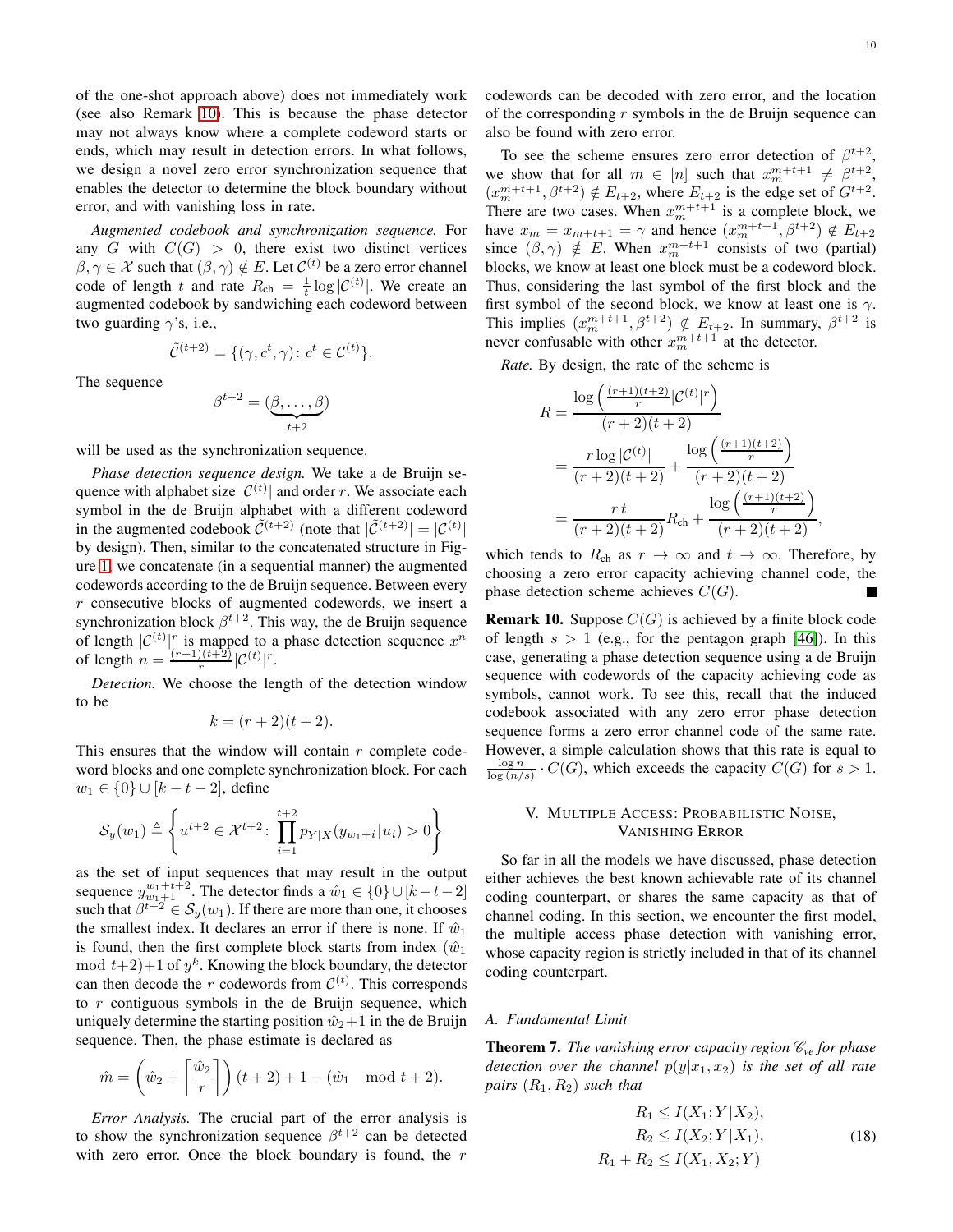*for some*  $p(x_1)p(x_2)$ *.* 

<span id="page-10-0"></span>Remark 11. We note that this region is not convex in general. Compared to the usual MAC capacity region, which is the convex hull of  $\mathcal{C}_{ve}$ , this region can be a strict subset (see, for example, the *push-to-talk* MAC with binary inputs and output, given by  $p(0|0,0) = p(1|0,1) = p(1|1,0) = 1$  and  $p(0|1, 1) = 1/2$  [\[47,](#page-15-19) Problem 3.2.6]).

*Proof of Theorem [7:](#page-9-3)* We prove the achievability through random sequence generation and joint typicality detection.

*Sequence generation.* Fix a pmf  $p(x_1)p(x_2)$ . Let  $n_1 = 2^{kR_1}$ and  $n_2 = 2^{kR_2}$ . We generate the two sequences  $X_1^{n_1}$  i.i.d.  $\sim$  $p(x_1)$  and  $X_2^{n_2}$  i.i.d. ~  $p(x_2)$ .

*Detection*. Upon receiving  $y^k$ , the detector declares the phase estimate  $(\hat{m}_1, \hat{m}_2) \in [n_1] \times [n_2]$  if it is the unique pair such that  $(\phi_1(\hat{m}_1), \phi_2(\hat{m}_2), y^k) \in \mathcal{T}_{\epsilon}^{(k)}(X_1, X_2, Y)$ ; if there is none or more than one, it declares an error.

*Analysis of the probability of error.* Without loss of generality, we assume that the correct phase pair is  $(M_1, M_2)$  =  $(1, M<sub>2</sub>)$ , the detector makes an error only if one or more of the following events occur:

$$
\mathcal{E}_1 = \{ (\phi_1(1), \phi_2(M_2), Y^k) \notin \mathcal{T}_{\epsilon}^{(k)} \},
$$
  
\n
$$
\mathcal{E}_2 = \{ (\phi_1(m_1), \phi_2(M_2), Y^k) \in \mathcal{T}_{\epsilon}^{(k)} \text{ for some } m_1 \neq 1 \},
$$
  
\n
$$
\mathcal{E}_3 = \{ (\phi_1(1), \phi_2(m_2), Y^k) \in \mathcal{T}_{\epsilon}^{(k)} \text{ for some } m_2 \neq M_2 \},
$$
  
\n
$$
\mathcal{E}_4 = \{ (\phi_1(m_1), \phi_2(m_2), Y^k) \in \mathcal{T}_{\epsilon}^{(k)} \text{ for some } m_1 \neq 1 \text{ and } m_2 \neq M_2 \}.
$$

By the law of large number,  $P(\mathcal{E}_1)$  tends to zero as  $k \to \infty$ . For  $\mathcal{E}_2$ , we have

$$
P(\mathcal{E}_2) \leq \sum_{m_1=k+1}^{n_1-k+1} P\{(\phi_1(m_1), \phi_2(M_2), Y^k) \in \mathcal{T}_{\epsilon}^{(k)}\}
$$
  
+ 
$$
\sum_{m_1=2}^k P\{(\phi_1(m_1), \phi_2(M_2), Y^k) \in \mathcal{T}_{\epsilon}^{(k)}\}
$$
  
+ 
$$
\sum_{m_1=n_1-k+2}^{n_1} P\{(\phi_1(m_1), \phi_2(M_2), Y^k) \in \mathcal{T}_{\epsilon}^{(k)}\}
$$
  

$$
\leq (2^{kR_1} - 2k + 1)2^{-kI(X_1;Y|X_2)} + 2(k - 1)2^{-k\gamma_1(\epsilon)},
$$

which tends to zero as  $k \to \infty$  if  $R_1 < I(X_1; Y | X_2) - \delta(\epsilon)$ . Here the first term in (a) follows since  $\phi_1(m_1)$  in that range does not overlap with the right chunk  $\phi_1(1)$  and the probability can be bounded by the packing lemma [\[42,](#page-15-14) Lemma 3.1]. The second term in  $(a)$  corresponds to the overlapping chunks and the probability is bounded by Lemma [2](#page-5-9) with  $X_m^{m+k-1}$  ←  $\phi_1(m_1), Y^k \leftarrow (\phi_2(M_2), Y^k)$ . We can similarly show that  $P(\mathcal{E}_3)$  tends to zero as  $k \to \infty$  if  $R_2 < I(X_2; Y | X_1) - \delta(\epsilon)$ . For  $\mathcal{E}_4$ , there are four different cases:

• There are  $(2^{kR_1}-2k+1)(2^{kR_2}-2k+1)$  pairs  $(m_1, m_2)$ such that neither  $\phi_1(m_1)$  nor  $\phi_2(m_2)$  overlaps with the right chunks. By the packing lemma, we can bound

$$
\mathsf{P}\{(\phi_1(m_1), \phi_2(m_2), Y^k) \in \mathcal{T}_{\epsilon}^{(k)}\} \leq 2^{-kI(X_1, X_2; Y)}.
$$

• There are  $2(k-1)(2^{kR_2}-2k+1)$  pairs  $(m_1, m_2)$  such that  $\phi_1(m_1)$  overlaps with the right chunk while  $\phi_2(m_2)$  does not. Applying Lemma [2](#page-5-9) first and then the packing lemma (note the independence between  $\phi_1(m_1)$  and  $\phi_2(m_2)$  for any  $m_1$  and  $m_2$ ), we have

$$
\mathsf{P}\{(\phi_1(m_1), \phi_2(m_2), Y^k) \in \mathcal{T}_{\epsilon}^{(k)}\}
$$
\n
$$
= \mathsf{P}\{(\phi_1(m_1), Y^k) \in \mathcal{T}_{\epsilon}^{(k)}\}
$$
\n
$$
\cdot \mathsf{P}\{(\phi_1(m_1), \phi_2(m_2), Y^k) \in \mathcal{T}_{\epsilon}^{(k)} | \qquad (\phi_1(m_1), Y^k) \in \mathcal{T}_{\epsilon}^{(k)}\}
$$
\n
$$
\leq 2^{-k(\gamma_2(\epsilon) + I(X_2; Y | X_1))}.
$$

• There are  $2(k-1)(2^{kR_1} - 2k + 1)$  pairs  $(m_1, m_2)$  such that  $\phi_2(m_2)$  overlaps with the right chunk while  $\phi_1(m_1)$ does not. Similarly, we have

$$
\mathsf{P}\{(\phi_1(m_1), \phi_2(m_2), Y^k) \in \mathcal{T}_{\epsilon}^{(k)}\}\
$$
  
\$\leq 2^{-k(\gamma\_3(\epsilon) + I(X\_1; Y|X\_2))}\$.

• The rest  $4(k - 1)^2$  pairs are such that both  $\phi_1(m_1)$ and  $\phi_2(m_2)$  overlap with the right chunks. We note that the event  $\{(\phi_1(m_1), \phi_2(m_2))_i^{\ Xk}\}\in \mathcal{T}_{\epsilon}^{(k)}(X_1, X_2, Y) \}$ implies  $\{(\phi_1(m_1), Y^k) \in \mathcal{T}_{\epsilon}^{(k)}(X_1;Y)\}\)$ . Thus, we can bound the error as

$$
\mathsf{P}\{(\phi_1(m_1), \phi_2(m_2), Y^k) \in \mathcal{T}_{\epsilon}^{(k)}\}\
$$
  
\$\leq \mathsf{P}\{(\phi\_1(m\_1), Y^k) \in \mathcal{T}\_{\epsilon}^{(k)}\}\$  
\$\leq 2^{-k\gamma\_2(\epsilon)}.

Combining all four cases, we have  $P(\mathcal{E}_4)$  tends to zeros as  $k \to$  $\infty$  if  $R_1 + R_2 < I(X_1, X_2; Y) - \delta(\epsilon)$ ,  $R_1 < I(X_1; Y | X_2)$  –  $\delta(\epsilon)$ , and  $R_2 < I(X_2; Y | X_1) - \delta(\epsilon)$ . Letting  $\epsilon \to 0$  completes the proof of the achievability.

For the converse, we wish to show for any  $(2^{kR_1}, 2^{kR_2}, k)$ multiple access phase detection scheme with vanishing probability of error  $\lim_{k\to\infty} P_e^{(k)} = 0$ , the rate pair  $(R_1, R_2) \in \mathcal{C}_{ve}$ . Given the two sequences  $x_1^{n_1}$  and  $x_2^{n_2}$ , the joint distribution of  $(M_1, M_2, Y^k)$  is

$$
\frac{1}{2^{k(R_1+R_2)}}\prod_{i=0}^{k-1}p_{Y|X_1,X_2}(y_{1+i}|x_{1,m_1+i},x_{2,m_2+i}).
$$

By Fano's inequality, we have  $H(M_1, M_2|Y^k) \leq k(R_1 +$  $(R_2)P_e^{(k)}+1 \leq k\epsilon_k$ , where  $\epsilon_k$  tends to zero as  $k \to \infty$ . We bound the sum rate as follows

$$
k(R_1 + R_2)
$$
  
=  $H(M_1, M_2)$   
\n
$$
\leq I(M_1, M_2; Y^k) + k\epsilon_k
$$
  
\n
$$
= \sum_{i=0}^{k-1} I(M_1, M_2; Y_{1+i} | Y^i) + k\epsilon_k
$$
  
\n
$$
\leq \sum_{i=0}^{k-1} I(M_1, M_2, Y^i, x_{1,M_1+i}, x_{2,M_2+i}; Y_{1+i}) + k\epsilon_k
$$
  
\n
$$
\stackrel{(c)}{=} \sum_{i=0}^{k-1} I(x_{1,M_1+i}, x_{2,M_2+i}; Y_{1+i}) + k\epsilon_k,
$$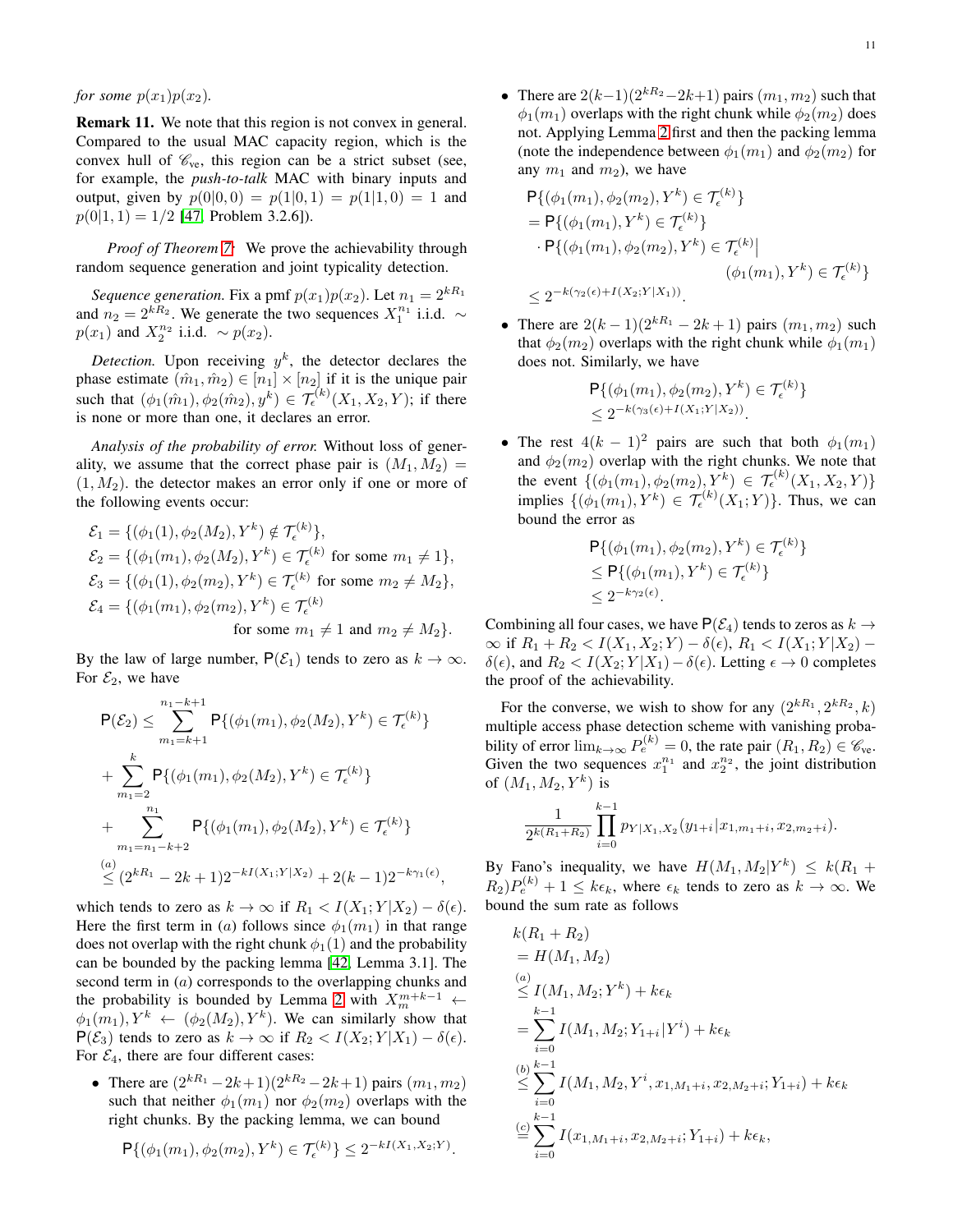where  $(a)$  follows from Fano's inequality and  $(c)$  follows since  $(M_1, M_2, Y^i) \to (x_{1,M_1+i}, x_{2,M_2+i}) \to Y_{1+i}$  form a Markov chain due to the memorylessness of the channel. Note here in both (b) and (c),  $x_{j,M_j+i}$  is a function of  $M_j$  that takes value  $x_{j,m_j+i}$  when  $M_j = m_j$  for  $j = 1, 2$ . Now we bound the individual rate as follows

$$
kR_1 = H(M_1|M_2)
$$
  
\n
$$
\leq I(M_1; Y^k|M_2) + k\epsilon_k
$$
  
\n
$$
= \sum_{i=0}^{k-1} I(M_1; Y_{1+i}|M_2, Y^i) + k\epsilon_k
$$
  
\n
$$
\leq \sum_{i=0}^{k-1} I(Y^i, M_1, M_2, x_{1,M_1+i}; Y_{1+i}|x_{2,M_2+i}) + k\epsilon_k
$$
  
\n
$$
= \sum_{i=0}^{k-1} I(x_{1,M_1+i}; Y_{1+i}|x_{2,M_2+i}) + k\epsilon_k,
$$

where (c) follows since  $H(M_1|Y^k, M_2) \le H(M_1, M_2|Y^k) \le$  $k\epsilon_k$ . Now flipping the role of 1 and 2, we have

$$
kR_2 \le \sum_{i=0}^{k-1} I(x_{2,M_2+i}; Y_{1+i} | x_{1,M_1+i}) + k\epsilon_k.
$$

Now we introduce a time-sharing random variable  $Q \sim$ Unif[k], which is independent of  $(M_1, M_2, Y^k)$ . We can write

$$
R_1 + R_2 \le I(x_{1,M_1+Q}, x_{2,M_2+Q}; Y_{1+Q}|Q) + \epsilon_k,
$$
  
\n
$$
R_1 \le I(x_{1,M_1+Q}; Y_{1+Q}|x_{2,M_2+Q}, Q) + \epsilon_k,
$$
  
\n
$$
R_2 \le I(x_{2,M_2+Q}; Y_{1+Q}|x_{1,M_1+Q}, Q) + \epsilon_k.
$$

Note that  $P{Y_{1+Q} = y|x_{1,M_1+Q} = x_1, x_{2,M_2+Q} = x_2}$  =  $p(y|x_1, x_2)$ , which is distributed according to the channel conditional pmf. Hence, we identify  $X_1 = x_{1,M_1+Q}, X_2 =$  $x_{2,M_2+Q}$ , and  $Y = Y_{1+Q}$  to obtain

$$
R_1 + R_2 \le I(X_1, X_2; Y|Q) + \epsilon_k
$$
  
\n
$$
\le I(Q, X_1, X_2; Y) + \epsilon_k
$$
  
\n
$$
\stackrel{(d)}{=} I(X_1, X_2; Y) + \epsilon_k,
$$

where (d) follows since  $Q \to (X_1, X_2) \to Y$  form a Markov chain. We similarly obtain

$$
R_1 \le I(X_1; Y | X_2) + \epsilon_k,
$$
  
\n
$$
R_2 \le I(X_2; Y | X_1) + \epsilon_k.
$$

Note that since  $M_1$  and  $M_2$  are independent and uniform over  $[n_1]$  and  $[n_2]$ ,  $M_1 + Q$  and  $M_2 + Q$  are independent, and so are  $x_{1,M_1+Q}$  and  $x_{2,M_2+Q}$ . Therefore, we can restrict the inputs to independent distribution  $p(x_1)p(x_2)$ . Letting  $k \to \infty$ completes the proof of the converse.

Remark 12. We note the connection between the above converse proof, and that of the totally asynchronous MAC [\[48\]](#page-15-20), [\[49\]](#page-15-21). Unlike channel coding in the usual (synchronous) MAC setting, where the two inputs can be correlated through the time-sharing random variable Q, the two inputs  $x_{1,M_1+Q}$  and  $x_{2,M_2+Q}$  in the phase detection setting are independent even with the time-sharing random variable. Therefore, while the input pmf for the channel coding problem is  $p(q)p(x_1|q)p(x_2|q)$ , it is  $p(x_1)p(x_2)$  in the phase detection setting. This essentially results in the strict gap between the capacity regions of the two problems (see also Remark [11\)](#page-10-0).

Remark 13. One can similarly show that the vanishing error capacity region for phase detection in the L-user MAC  $p(y|x_1, \ldots, x_L)$  is the set of rate tuples  $(R_1, \ldots, R_L)$  such that

<span id="page-11-3"></span>
$$
\sum_{i \in \mathcal{J}} R_i \le I(X_{\mathcal{J}}; Y | X_{\mathcal{J}^c}) \quad \text{for every } \mathcal{J} \subseteq [L] \tag{19}
$$

for some  $\prod_{i=1}^{L} p(x_i)$ . Here  $X_{\mathcal{J}} = \{X_i : i \in \mathcal{J}\}.$ 

#### <span id="page-11-0"></span>*B. A Low-Complexity Construction*

In this section, we build on the point-to-point phase detection sequence construction in Section [III-B](#page-6-1) and provide an  $O(k \log k)$  complexity sequence construction that achieves any rate pairs  $(R_1, R_2) \in \mathcal{C}_{ve}$ . The construction consists of several ingredients:

- 1) the vanishing error capacity achieving phase detection sequence for a point-to-point channel  $p(y|x)$ , as given in Section [III-B,](#page-6-1)
- 2) the rate-splitting [\[50\]](#page-15-22) technique, which is a point-topoint channel coding technique for achieving arbitrary rate pairs in the MAC region without time sharing, and
- 3) a novel symbol-by-symbol mapping that enables ratesplitting in the phase detection setting.

Details are as follows.

*Rate splitting.* In the random coding scheme, we simultaneously detect the phases  $m_1$  and  $m_2$  by checking typicality of all possible pairs via brute force. In practice, it is unclear whether simultaneous detection can be implemented at low complexity. In our design, we circumvent this difficulty by employing the rate splitting technique of [\[50\]](#page-15-22), which transforms the MAC coding problem into three point-to-point channel coding problems. Fix a pmf  $p(u)p(v)p(x_2)$  and a function  $x_1(u, v)$ . We target the rate pair

<span id="page-11-1"></span>
$$
R_1 = I(U;Y) + I(V;Y|X_2, U),
$$
  
\n
$$
R_2 = I(X_2;Y|U).
$$
\n(20)

It is known [\[50\]](#page-15-22) that for any rate point  $(I_1, I_2) \in \mathcal{C}_{ve}$ , there exists a pmf  $p(u)p(v)p(x_2)$  and a function  $x_1(u, v)$  such that  $I_1 = R_1$  and  $I_2 = R_2$ .

*Sequence construction.* We design three vanishing error phase detection sequences for three point-to-point channels  $U \to Y$ ,  $X_2 \to (Y, U)$ , and  $V \to (Y, U, X_2)$  respectively, each according to the construction in Section [III-B.](#page-6-1) Specifically,  $u^{n_u}, x_2^{n_2}$ , and  $v^{n_v}$  are  $(I(U;Y), l, t, t_u)$ ,  $(I(X_2; Y | U), l, t, t_2)$ , and  $(I(V; Y | U, X_2), l, t, t_v)$  point-to-point phase detection sequences, respectively (see Remark [7](#page-8-2) for the definition of an  $(R_{ch}, l, t, \tau)$  point-to-point phase detection sequence).

Given  $u^{n_u}$  and  $v^{n_v}$ , we form an  $x_1$  sequence of length  $n_u n_v$ through the symbol-by-symbol mapping

<span id="page-11-2"></span>
$$
x_{1,m_1} = x_1(u_{m_u}, v_{m_v}) \text{ for } m_1 \in [n_u n_v], \quad (21)
$$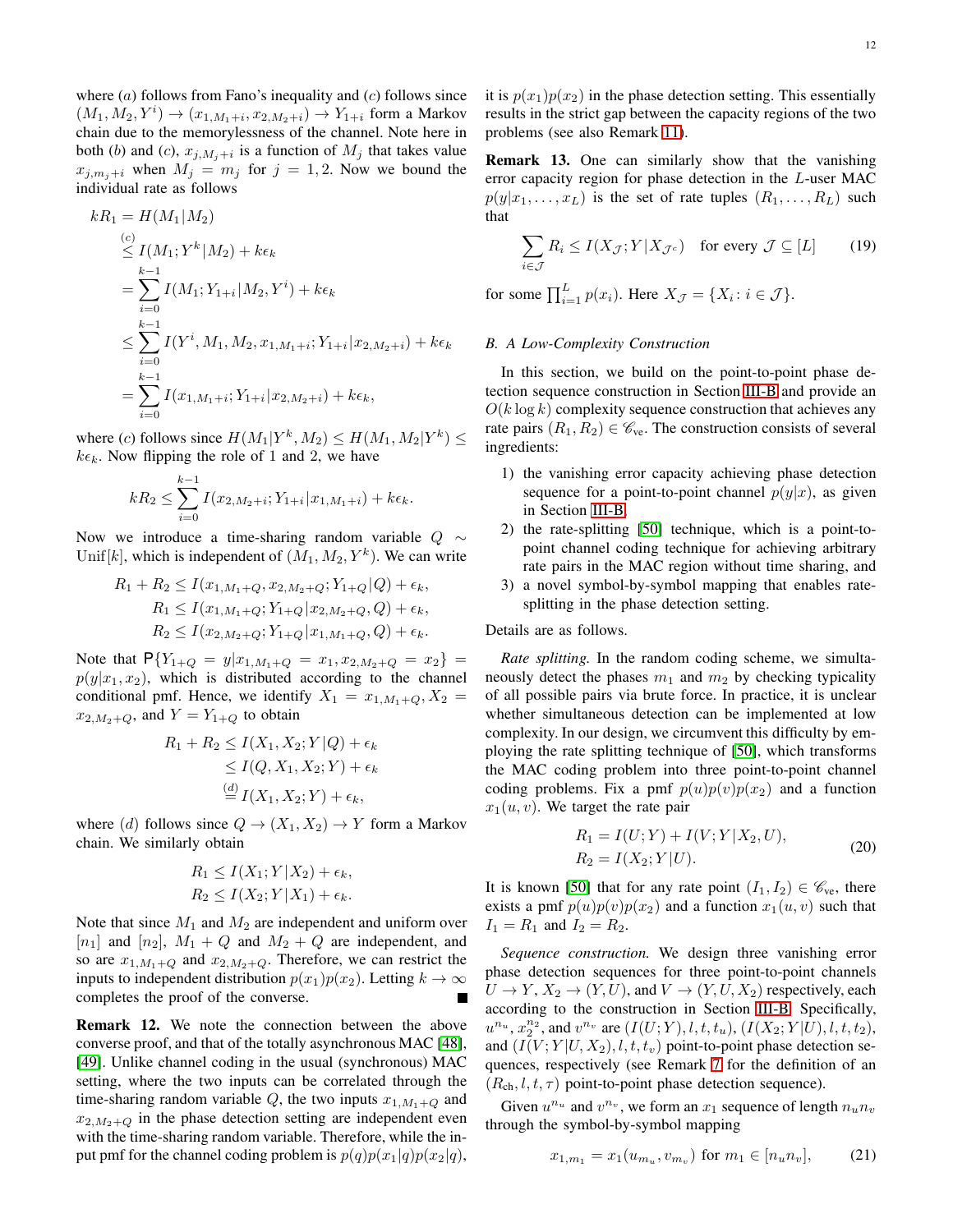where

$$
m_u = m_1 \pmod{n_u},
$$
  

$$
m_v = m_1 \pmod{n_v}.
$$

Note that when  $n_u$  and  $n_v$  are relatively prime, each phase  $m_1 \in [n_u n_v]$  corresponds to a *distinct* phase pair  $(m_u, m_v)$ . Moreover, the way the  $u$  and the  $v$  sequences are ordered ensures that any length-k chunk of the  $x_1$  sequence is formed from a length- $k$  chunk of the  $u$  sequence and a length- $k$  chunk of the v sequence. Such an  $x_1^{n_u n_v}$  sequence simulates the channel output when the two phase detection sequences  $u^{n_u}$ and  $v^{n_v}$  go through a deterministic MAC  $x_1(u, v)$ . Finally, recall that any  $t_u$  (and  $t_v$ ) that is a linear function of t results in the same asymptotic rate of the phase detection sequence (cf. Section [III-B\)](#page-6-1). Hence, by adjusting the parameters  $t_u$  and  $t_v$ , it is always possible to make  $n_u$  and  $n_v$  relatively prime.

*Detection.* The way the  $u, x_2, v$  sequences are designed allows multiple access phase detection through successive point-to-point phase detection in the channels  $U \rightarrow Y$ ,  $X_2 \rightarrow (Y, U)$ , and  $V \rightarrow (Y, U, X_2)$ . We choose the length of the detection window to be

$$
k = lt + 3\max\{t_u, t_v, t_2\} + \max\{t, t_u, t_v, t_2\}
$$

and successively detect the phases in the order  $\hat{m}_u \rightarrow \hat{m}_2 \rightarrow$  $\hat{m}_v$ . The phase of the  $x_1$  sequence is declared to be the unique  $\hat{m}_1 \in [n_u n_v]$  such that  $\hat{m}_1 \pmod{n_u} = \hat{m}_u$  and  $\hat{m}_1$  $\pmod{n_v} = \hat{m}_v.$ 

*Analysis of the probability of error.* By the analysis in the point-to-point case, the probability of error for detecting each sequence  $P(\mathcal{E}_i)$ ,  $j = 1, 2, 3$ , tends to zero as  $t \to \infty$ . By successive cancellation, the total probability of error  $P(\mathcal{E}) \leq$  $P(\mathcal{E}_1) + P(\mathcal{E}_2) + P(\mathcal{E}_3)$ , which tends to zero as  $t \to \infty$ .

*Rate.* Letting  $t \to \infty$  and then  $l \to \infty$ , the rates of the u,  $x_2$ , and v phase detection sequences approach, respectively,

$$
R_u = I(U;Y),
$$
  
\n
$$
R_2 = I(X_2;Y|U),
$$
  
\n
$$
R_v = I(V;Y|U,X_2).
$$

Moreover, we have

$$
R_1 = \frac{\log n_1}{k}
$$
  
= 
$$
\frac{\log n_u n_v}{k}
$$
  
= 
$$
\frac{\log n_u + \log n_v}{k}
$$
  
= 
$$
R_u + R_v
$$
  
= 
$$
I(U;Y) + I(V;Y|U, X_2),
$$

which, together with  $R_2$ , is exactly our target rate pair [\(20\)](#page-11-1).

*Complexity.* Each of the three point-to-point phase detection sequence has detection complexity  $O(k \log k)$ . Therefore, the total complexity of the multiple access detection complexity is also  $O(k \log k)$ .

Remark 14. The original symbol-by-symbol mapping in the channel coding setting, which maps

$$
x_{1i} = x_1(u_i, v_i),
$$

does not provide the desired relation  $R_1 = R_u + R_v$  in the sequence setting. This is because knowing the phase  $m_u$ simultaneously reveals the phase  $m<sub>v</sub>$ . In contrast, the mapping in [\(21\)](#page-11-2) ensures that for each phase  $m_u \in [n_u]$ , all possible phases  $m_v \in [n_v]$  appear in the  $x_1$  sequence. This creates the independence between the two phases  $M_u$  and  $M_v$ .

**Remark 15.** Rate splitting can be generalized to L-user MACs. More precisely, one can split  $X_j$ ,  $j \in [L-1]$ , into two auxiliary layers  $U_j$  and  $V_j$ , and keep  $X_L$  unsplit. It is shown [\[50\]](#page-15-22) that there exists a successive decoding order that achieves any rate tuple in the L-user MAC region [\(19\)](#page-11-3). Together with the symbol-by-symbol mappings  $x_i (u_i, v_j)$  applied as in [\(21\)](#page-11-2), we can design a rate-optimal low-complexity phase detection scheme for an L-user MAC.

# <span id="page-12-0"></span>VI. MULTIPLE ACCESS: PROBABILISTIC NOISE, ZERO ERROR

In this section, we consider zero error phase detection in multiple access channels. We first demonstrate a strict separation between the channel coding setting and the phase detection setting in Section [VI-A.](#page-12-1) Then, we restrict our attention to zero error phase detection in the modulo-2 addition MAC in Sections [VI-B](#page-13-0) and [VI-C.](#page-13-1) We note that for channel coding in the modulo-2 addition MAC, any rate pair in the zero-error capacity region  $\{(R_1, R_2): R_1 + R_2 \leq 1\}$  can be achieved by time sharing between two rate-one codes. However, time sharing is not applicable in the phase detection scenario. Thus, our sequence design requires different ideas.

## <span id="page-12-1"></span>*A. Separation Between Phase Detection and Channel Coding*

Let us consider again the push-to-talk MAC (see definition in Remark [11\)](#page-10-0). The zero error capacity region for channel coding is the set of rate pairs  $(R_1, R_2)$  such that

<span id="page-12-2"></span>
$$
R_1 + R_2 \le 1. \tag{22}
$$

To see this, first note that the two corner points  $(0, 1)$  and  $(1, 0)$ can be achieved with zero error using any channel code of rate 1, and other points are achievable by time sharing. Moreover, since the output alphabet is binary, the rate region [\(22\)](#page-12-2) is also an outer bound.

For zero error phase detection, a simple outer bound of  $\mathcal{C}_{\text{ze}}$ is its vanishing error counterpart  $\mathcal{C}_{ve}$ , which is shown to be the rate region [\(18\)](#page-9-4) in Theorem [7.](#page-9-3) For any rate pair  $(R_1, R_2)$ in the rate region [\(18\)](#page-9-4),

$$
R_1 + R_2 \le I(X_1, X_2; Y)
$$
  
=  $H(Y) - H(Y|X_1, X_2)$   
 $\stackrel{(a)}{\leq} 1 - p_{X_1}(1)p_{X_2}(1)$   
 $\stackrel{(b)}{\leq} 1.$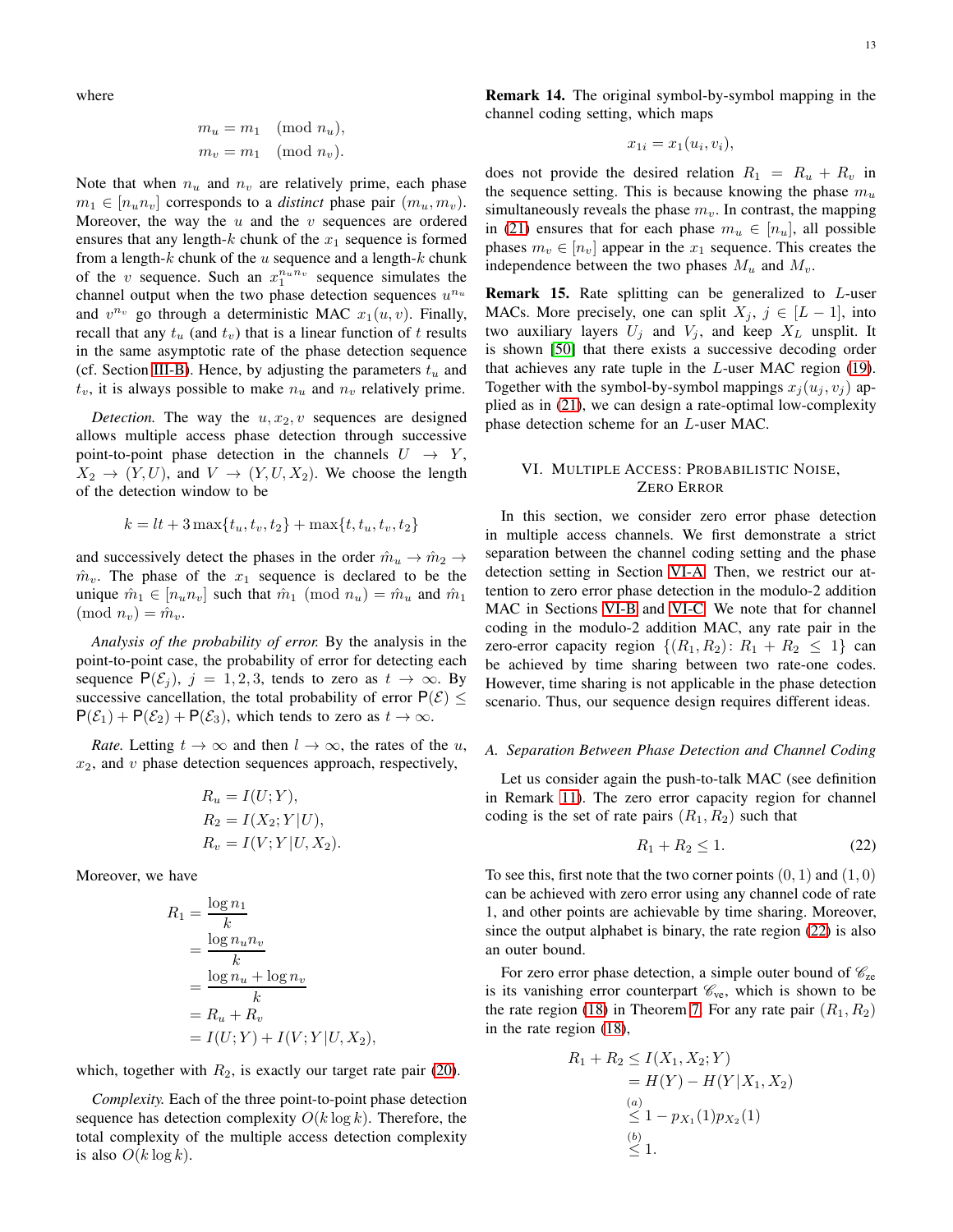For equalities in both  $(a)$  and  $(b)$  to hold, we must have  $p_{X_1}(1) = 0, p_{X_2}(1) = 1/2$  or  $p_{X_1}(1) = 1/2, p_{X_2}(1) = 0$ , which correspond to the two corner points  $(0, 1)$  and  $(1, 0)$ respectively. Any other input pmf  $p(x_1)p(x_2)$  results in a sum rate strictly less than 1. Therefore, other than the two corner points, the rate pair  $(R_1, R_2)$  along the line  $R_1 + R_2 = 1$  is not achievable in the phase detection setting, which establishes the separation.

#### <span id="page-13-0"></span>*B. Fundamental Limit for Modulo-2 Addition MAC*

**Theorem 8.** *The zero error capacity region*  $\mathcal{C}_{ze}$  *for multiple access phase detection over the channel*  $Y = X_1 \oplus X_2$  *is the set of rate pairs*  $(R_1, R_2)$  *such that* 

$$
R_1 + R_2 \leq 1.
$$

*Proof:* As argued above, this rate region is an outer bound since any codebooks induced by the zero error phase detection scheme can be used for the zero error channel coding problem. In what follows, we prove the achievability of this region using properties of linear codes, in a way that resembles Wyner's linear code for the Slapian–Wolf problem [\[29\]](#page-15-1).

We choose the first sequence  $x_1^{n_1}$  to be a linear sequence generated by LFSR with a primitive characteristic polynomial  $a(z) = \sum_{i=0}^{r-1} a_i z^i + z^r$  over  $GF(2)$  (cf. Section [II-B\)](#page-3-1). Then, for  $r \leq k \leq n_1$ , the induced codebook together with the allzero codeword  $C_1 \cup \{0^k\}$  form a linear code. Let  $H_{(k-r)\times k}$ be a parity check matrix of this linear code. This allows us to define 2 k−r *cosets*

$$
\mathcal{C}(s^{k-r}) = \{a^k \colon Ha^k = s^{k-r}\} \subseteq \{0,1\}^k.
$$

Clearly, the linear code belongs to the zero coset  $C_1 \cup \{0^k\} =$  $\mathcal{C}(0^{k-r}).$ 

Now, suppose there exist a sequence  $x_2^{n_2}$  such that each length-k chunk  $\phi_2(m_2)$  of the sequence belongs to a different non-zero coset  $C(s^{k-r})$  with  $s^{k-r} \neq 0^{k-r}$ . Then, the phase pair  $(m_1, m_2)$  can be recovered with zero-error from their sum through successive cancellation detection as follows. We take  $H(\phi_1(m_1) \oplus \phi_2(m_2)) = 0^{k-r} \oplus H\phi_2(m_2) \triangleq s^{k-r}$ . By design, there is only one chunk of  $x_2^{n_2}$  that belongs to the coset  $C(s^{k-r})$ . This uniquely determines the phase  $m_2$ . Once  $\phi_2(m_2)$  is recovered, we know  $\phi_1(m_1) = y^k \oplus \phi_2(m_2)$ . Then by design,  $m_1$  can be uniquely determined by its first r bits.

We now proceed to show the existence of such a sequence  $x_2^{n_2}$ , using Lovász local lemma (Lemma [1\)](#page-3-3). We generate  $X_2^{n_2}$ i.i.d. uniform. Let the "bad" events be  $A_i = \{H\phi_2(m_2) =$  $H\phi_2(m'_2)$  for some  $m_2 \neq m'_2$ . Since  $\phi_2(m_2) \oplus \phi_2(m'_2)$  is i.i.d. uniform whether or not the two chunks overlap, the probability that the sum falls in the null space of  $H$  is

$$
\mathsf{P}(A_j) = \mathsf{P}\{H(\phi_2(m_2) \oplus \phi_2(m'_2)) = 0^{k-r}\} = \frac{1}{2^{k-r}}.
$$

Now each  $A_j$  is mutually independent of all other events, except for a set of at most  $4kn_2$  events. This is because the random variable  $\phi_2(m_2) \oplus \phi_2(m'_2)$  is mutually independent of all  $X_{2i}$ 's with  $i \in [n_2] \setminus \{m_2 - k + 1, m_2 - k + 2, \ldots, m_2 + k - \}$  $1\} \setminus \{m'_2 - k + 1, m'_2 - k + 2, \ldots, m'_2 + k - 1\}$ , which excludes

at most  $4kn_2$  events. Applying Lemma [1,](#page-3-3) the sequence  $X_2^{n_2}$ exists with positive probability

 $\frac{\frac{1}{2}n_2(n_2-1)}{j=1}A_j^c$  > 0

P n ∩

if

or equivalently

$$
\frac{\log n_2}{k} + \frac{r}{k} \le 1 - \frac{\log (16k)}{k}.
$$

 $16kn_22^{-(k-r)} \leq 1,$ 

By the definition of the rates,  $R_2 = \frac{\log n_2}{k}$  and  $R_1 = \frac{\log n_1}{k}$  $\frac{\log(2^r-1)}{k} \approx \frac{r}{k}$ . Letting  $k \to \infty$ , we conclude that a good sequence  $x_2^{n_2}$  exists if  $R_1 + R_2 < 1$ .

# <span id="page-13-1"></span>*C. Sequence Construction for Modulo-2 Addition MAC*

In this Section, we show that not only does the sequence  $x_2^{n_2}$  from the previous section exists, but it can also be a linear sequence. Moreover, we provide an explicit sequence construction that achieves any rate pair  $(R_1, R_2) \in \mathscr{C}_{\text{ze}}$ .

*Sequence Construction.* Let  $a_1(z), a_2(z) \in \mathbb{F}_2(z)$  be two distinct primitive polynomials of degree  $r_1$  and  $r_2$  respectively. Let  $x_1^{n_1}$  and  $x_2^{n_2}$  be the two linear sequences generated by the  $a_1(z)$  and  $a_2(z)$  respectively (cf. Section [II-B\)](#page-3-1). Letting  $k \geq r_1 + r_2$ , the rates of the two sequences are

$$
R_1 = \frac{\log(2^{r_1} - 1)}{k} \approx \frac{r_1}{k}
$$

$$
R_2 = \frac{\log(2^{r_2} - 1)}{k} \approx \frac{r_2}{k}.
$$

*Analysis of Detectability.* We need to show that every element in  $C_{sum}$  can be uniquely expressed as an element in  $C_1$ plus an element in  $C_2$  (see definitions of  $C_1$ ,  $C_2$ , and  $C_{sum}$  in [\(1\)](#page-2-2), [\(2\)](#page-2-3) and [\(3\)](#page-2-4) respectively). Let us first recall some definitions and facts from the LFSR theory [\[34\]](#page-15-6).

A one-sided infinite binary sequence  $\mathbf{x} = \{x_i\}_{i \in \mathbb{N}}$  is said  $\sum_{i=0}^{r-1} a_i x_{i+j}$ , for all  $j \in \mathbb{N}$ . The polynomial  $a(z) = z$ to be an *LFSR sequence* if it satisfies the recursion  $x_{r+j} =$ P  $r +$  $\lim_{i=0}^{r-1} a_i z^i$  is a *characteristic polynomial* of **x**. The first r bits  $(x_1, \ldots, x_r)$  is the *initial state* of **x**.

Let  $S(a(z)) = {\mathbf{x}: a(z)$  is a characteristic polynomial of x}. Then  $S(a(z))$  contains 2<sup>r</sup> sequences, each corresponding to an r-bit initial state. One can check that  $S(a(z))$  is an r dimensional vector space over  $\mathbb{F}_2$ . Define  $\mathcal{S}(a_1(z)) + \mathcal{S}(a_2(z))$  $= {\mathbf{x} \oplus \mathbf{y} : \mathbf{x} \in \mathcal{S}(a_1(z)), \mathbf{y} \in \mathcal{S}(a_2(z)) }$ . When  $a_1(z)$  and  $a_2(z)$  are relatively prime, we have [\[34,](#page-15-6) Theorems 8.54, 8.55]

<span id="page-13-3"></span><span id="page-13-2"></span>
$$
\mathcal{S}(a_1(z)) \cap \mathcal{S}(a_2(z)) = \{0\},\tag{23}
$$

$$
S(a_1(z)) + S(a_2(z)) = S(a_1(z)a_2(z)).
$$
 (24)

This is exactly the case for our construction, since  $a_1(z)$  and  $a_2(z)$  are distinct primitive polynomials and hence relatively prime.

Now suppose that there exists a nonzero  $c^k \in C_1 \cap C_2$ . One can find an  $x \in S(a_1(z))$  such that  $x^k = c^k$ , since

and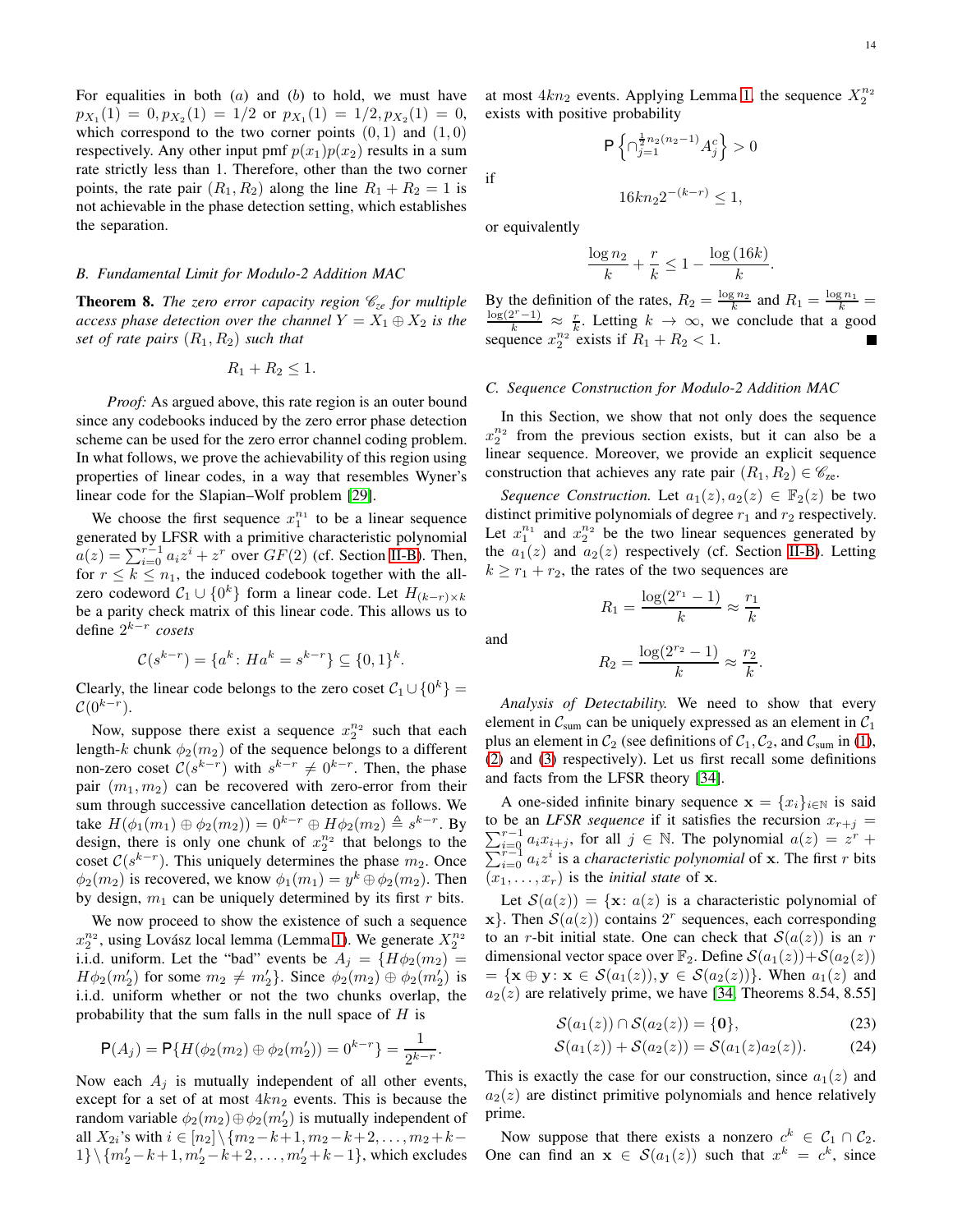the first  $r_1$  bits of x can be arbitrary and the rest  $k - r_1$ bits are generated by the same polynomial  $a_1(z)$ . Similarly there is a  $y \in S(a_2(z))$  such that  $y^k = c^k$ . Note that  $\mathbf{x} \oplus \mathbf{y} \in \mathcal{S}(a_1(z)a_2(z))$  by [\(24\)](#page-13-2) and that  $a_1(z)a_2(z)$  is a polynomial of degree  $r_1+r_2 \leq k$ . The first k bits  $x^k \oplus y^k = 0^k$ fully determines the whole sequence, hence  $x \oplus y = 0$ . It follows that  $\mathbf{x} = \mathbf{y}$  and  $\mathbf{x}, \mathbf{y} \in \mathcal{S}(a_1(z)) \cap \mathcal{S}(a_2(z))$ , which contradicts  $(23)$  since x and y are nonzero sequences starting with  $c^k \neq 0^k$ . This proves that  $C_1 \cap C_2 = \emptyset$ . Notice that  $\mathcal{C}_i \cup \{0^k\}$  is a linear code, and thus a vector space over  $\mathbb{F}_2$ (cf. Theorem [2\)](#page-3-7). For two vector spaces  $A$  and  $B$ , we know  $\dim(A) + \dim(B) = \dim(A \cap B) + \dim(A + B)$ . Therefore every element in  $C_{sum}$  can be uniquely expressed as  $c_1^k \oplus c_2^k$ , where  $c_i^k \in \mathcal{C}_i, i = 1, 2$ .

**Remark 16.** Here the crucial property is that  $a_1(z)$  and  $a_2(z)$  are relatively prime. In order to generalize to more than two users, one can choose  $L$  distinct primitive polynomials  $a_1(z), \ldots, a_L(z)$ . This ensures they are relative prime. Thus [\(23\)](#page-13-3) and [\(24\)](#page-13-2) generalize as

$$
\mathcal{S}(a_1(z)) \cap \cdots \cap \mathcal{S}(a_L(z)) = \{\mathbf{0}\},
$$
  

$$
\mathcal{S}(a_1(z)) + \cdots + \mathcal{S}(a_L(z)) = \mathcal{S}(a_1(z) \cdots a_L(z)).
$$

Constructing the phase detection sequences from these polynomials and following a similar analysis, one can show that the zero error capacity region for phase detection in the L-user modulo-2 addition MAC is the set of rate tuples  $(R_1, \ldots, R_L)$ such that  $\sum_{i=1}^{L} R_i \leq 1$ .

# VII. FUTURE RESEARCH

There are several remaining questions. In adversarial pointto-point channel coding, it is easy to show that the GV bound can be attained using linear codes. Is it also true that a linear phase detection scheme can achieve that bound? Furthermore, since sequence design is more difficult than codebook design, can we obtain upper bounds on  $C_{ad}(p)$  that are tighter than the ones obtained for the adversarial channel coding setup?

In the zero error point-to-point setup, we have shown how to achieve  $C(G)$  in the limit of long sequences. However, when  $C(G) = \alpha(G)$ , this can be achieved in finite length. Suppose that  $C(G) > \alpha(G)$  and is achieved by a finite length channel block code. Does there exists a finite length phase detection sequence of rate exactly  $C(G)$ ?

#### ACKNOWLEDGEMENT

We would like to thank Tuvi Etzion for the pointer to many relevant works and for helpful comments on an earlier version of the results. We are grateful to Ronny Roth for interesting discussions. We are also thankful to the Associate Editor and anonymous reviewers, who read the manuscript thoroughly and provided many helpful comments.

#### **REFERENCES**

<span id="page-14-0"></span>[1] P. Diaconis and R. Graham, *Magical Mathematics: The Mathematical Ideas That Animate Great Magic Tricks*. Princeton University Press, 2011.

- <span id="page-14-1"></span>[2] M. Goresky and A. Klapper, *Algebraic shift register sequences*. Cambridge University Press, 2012.
- <span id="page-14-2"></span>[3] N. G. de Bruijn, "A combinatorial problem," *Nederl. Akad. Wetensch., Proc.*, vol. 49, pp. 758–764, Indagationes Math. 8, 461–467, 1946.
- <span id="page-14-3"></span>[4] Wikipedia, "Global positioning system," May 2016. [Online]. Available: [https://en.wikipedia.org/wiki/Global](https://en.wikipedia.org/wiki/Global_Positioning_System)\_Positioning\_System
- <span id="page-14-4"></span>[5] R. Gold, "Optimal binary sequences for spread spectrum multiplexing (corresp.)," *IEEE Trans. Inf. Theory*, vol. 13, no. 4, pp. 619–621, October 1967.
- <span id="page-14-5"></span>[6] P. V. Kumar and V. K. Wei, "Minimum distance of logarithmic and fractional partial m-sequences," *IEEE Trans. Inf. Theory*, vol. 38, no. 5, pp. 1474–1482, 1992.
- <span id="page-14-6"></span>[7] M. Hagita, M. Matsumoto, F. Natsu, and Y. Ohtsuka, "Error correcting sequence and projective de Bruijn graph," *Graphs Combin.*, vol. 24, no. 3, pp. 185–194, 2008.
- <span id="page-14-7"></span>[8] B. Krishnamachari and K. Yedavalli, "Secure sequence-based localization for wireless networks," in *Secure Localization and Time Synchronization for Wireless Sensor and Ad Hoc Networks*, 2007, pp. 237–247.
- [9] T. Malzbender, R. Reth, and E. Ordentlich, "Method and system for distance estimation using projected symbol sequences," Apr. 12 2012, US Patent App. 12/901,995. [Online]. Available: <http://www.google.com/patents/US20120086803>
- [10] L. Jorissen, S. Maesen, A. Doshi, and P. Bekaert, "Robust global tracking using a seamless structured pattern of dots," in *Augmented and Virtual Reality - First International Conference, AVR 2014, Lecce, Italy, September 17-20, 2014, Revised Selected Papers*, 2014, pp. 210–231.
- [11] Z. Horváth, A. Herout, I. Szentandrási, and M. Zachariáš, "Design and detection of local geometric features for deformable marker fields," in *Proceedings of the 29th Spring Conference on Computer Graphics*, ser. SCCG '13. New York, NY, USA: ACM, 2013, pp. 073:73–073:80.
- <span id="page-14-8"></span>[12] R. Berkowitz and S. Kopparty, "Robust positioning patterns," in *Proceedings of the Twenty-Seventh Annual ACM-SIAM Symposium on Discrete Algorithms*, Oct 2015, pp. 1937–1951.
- <span id="page-14-9"></span>[13] F. J. MacWilliams and N. J. A. Sloane, "Pseudo-random sequences and arrays," *Proc. IEEE*, vol. 64, no. 12, pp. 1715–1729, 1976.
- [14] T. Etzion, "Constructions for perfect maps and pseudorandom arrays," *IEEE Trans. Inf. Theory*, vol. 34, no. 5, part 2, pp. 1308–1316, 1988, coding techniques and coding theory. [Online]. Available: <http://dx.doi.org/10.1109/18.21260>
- [15] K. G. Paterson, "Perfect maps," *IEEE Trans. Inf. Theory*, vol. 40, no. 3, pp. 743–753, May 1994.
- <span id="page-14-10"></span>[16] A. M. Bruckstein, T. Etzion, R. Giryes, N. Gordon, R. J. Holt, and D. Shuldiner, "Simple and robust binary self-location patterns," *IEEE Trans. Inf. Theory*, vol. 58, no. 7, pp. 4884–4889, 2012.
- <span id="page-14-11"></span>[17] R. W. Hamming, "Error detecting and error correcting codes," *Bell System Tech. J.*, vol. 29, pp. 147–160, 1950.
- <span id="page-14-12"></span>[18] R. McEliece, E. R. Rodemich, H. Rumsey, and L. Welch, "New upper bounds on the rate of a code via the delsarte-macwilliams inequalities," *IEEE Trans. Inf. Theory*, vol. 23, no. 2, pp. 157–166, Mar 1977.
- <span id="page-14-13"></span>[19] E. Gilbert, "A comparison of signalling alphabets," *Bell System Technical Journal, The*, vol. 31, no. 3, pp. 504–522, May 1952.
- <span id="page-14-14"></span>[20] R. R. Varšamov, "The evaluation of signals in codes with correction of errors," *Dokl. Akad. Nauk SSSR (N.S)*, vol. 117, pp. 739–741, 1957.
- <span id="page-14-15"></span>[21] P. Erdős and L. Lovász, "Problems and results on 3-chromatic hypergraphs and some related questions," in *Infinite and finite sets (Colloq., Keszthely, 1973; dedicated to P. Erd˝os on his 60th birthday), Vol. II*. North-Holland, Amsterdam, 1975, pp. 609–627. Colloq. Math. Soc. János Bolyai, Vol. 10.
- <span id="page-14-16"></span>[22] C. Shannon, "The zero error capacity of a noisy channel," *IRE Transactions on Information Theory*, vol. 2, no. 3, pp. 8–19, September 1956.
- <span id="page-14-17"></span>[23] B. Lindström, "Determination of two vectors from the sum," *J. Combinatorial Theory*, vol. 6, pp. 402–407, 1969.
- [24] T. Kasami and S. Lin, "Bounds on the achievable rates of block coding for a memoryless multiple-access channel," *IEEE Trans. Inf. Theory*, vol. 24, no. 2, pp. 187–197, Mar 1978.
- [25] M. Mattas and P. R. J. Östergård, "A new bound for the zero-error capacity region of the two-user binary adder channel," *IEEE Trans. Inf. Theory*, vol. 51, no. 9, pp. 3289–3291, Sept 2005.
- [26] R. Urbanke and Q. Li, "The zero-error capacity region of the 2-user synchronous bac is strictly smaller than its shannon capacity region," in *Information Theory Workshop, 1998*, Jun 1998, pp. 61–.
- [27] O. Ordentlich and O. Shayevitz, "An Upper Bound on the Sizes of Multiset-Union-Free Families," *SIAM J. Discrete Math.*, vol. 30, no. 2, pp. 1032–1045, 2016. [Online]. Available: <http://dx.doi.org/10.1137/15M1021118>